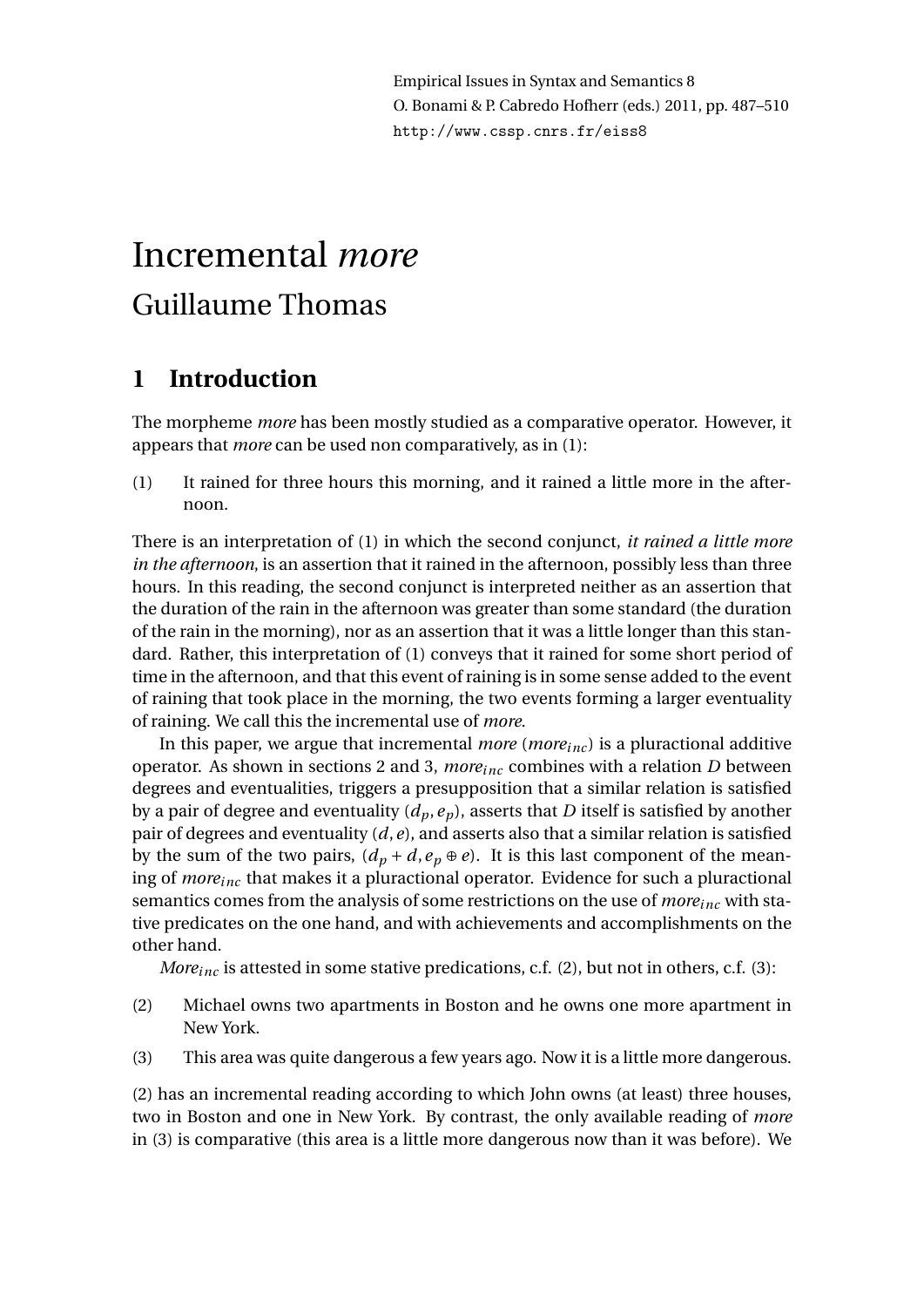argue in section 5 that gradable stative predicates (like *dangerous*) denote relations between individuals, states and degrees. It is shown in section 6 that incremental *more* is ungrammatical in exactly those stative predications where *more* binds the degree argument of the stative predicate. This generalization correctly predicts that *moreinc* is unattested in sentences such as (3), where *more* binds the degree argument of *dangerous*, while it can occur in stative sentences such as (2), where the degree that it binds originates inside the DP *apartment*.

*Moreinc* is attested inside *take α time to* constructions with achievements and accomplishments, c.f. (4). However, *moreinc* is not attested inside *in α time* measure phrases, c.f. (5):

- (4) Michael solved the first puzzle in 5 minutes, and it took him 10 more minutes to solve the second one.
- (5) ?Michael solved the first puzzle in 5 minutes, and he solved the second one in 10 more minutes.

(4) has an incremental reading according to which Michael solved the second problem in 10 minutes. On the other hand, in so far as (5) is acceptable at all, it only has a comparative reading according to which Michael solved the second problem in 15 minutes.

In sections 6 and 7, we argue that *moreinc* cannot combine with stative predicates and with *in α time* measure phrases, because these expressions are inherently distributive in a way that is inconsistent with the pluractional meaning of *moreinc* .

## **2 Incremental** *more*

Consider the following sentence:

(6) There were five beers on the kitchen table. There are two more in the fridge.

In its incremental reading, the second sentence asserts that there are two beers in the fridge. It also seems to presuppose that there are/were some other beers, possibly somewhere else – in this case, the presupposition is satisfied by the fact that the context entails the proposition that there were five beers on the kitchen table. This division of labor between assertion and presupposition is supported by classical tests. The proposition that there are two beers in the fridge can be denied by the addressee:

(7) A: There are two more beers in the fridge. B: No, the only beers we had were on the kitchen table.

The proposition that there are/were some other beers somewhere (else) can be targeted by the 'Hey, wait a minute!' test, and projects from the antecedent of conditionals, among other environments:

- (8) A: There are two more beers in the fridge. B: Hey, wait a minute, I didn't know that we had any other beers!
- (9) A: If there are two more beers in the fridge, Chuck will drink them.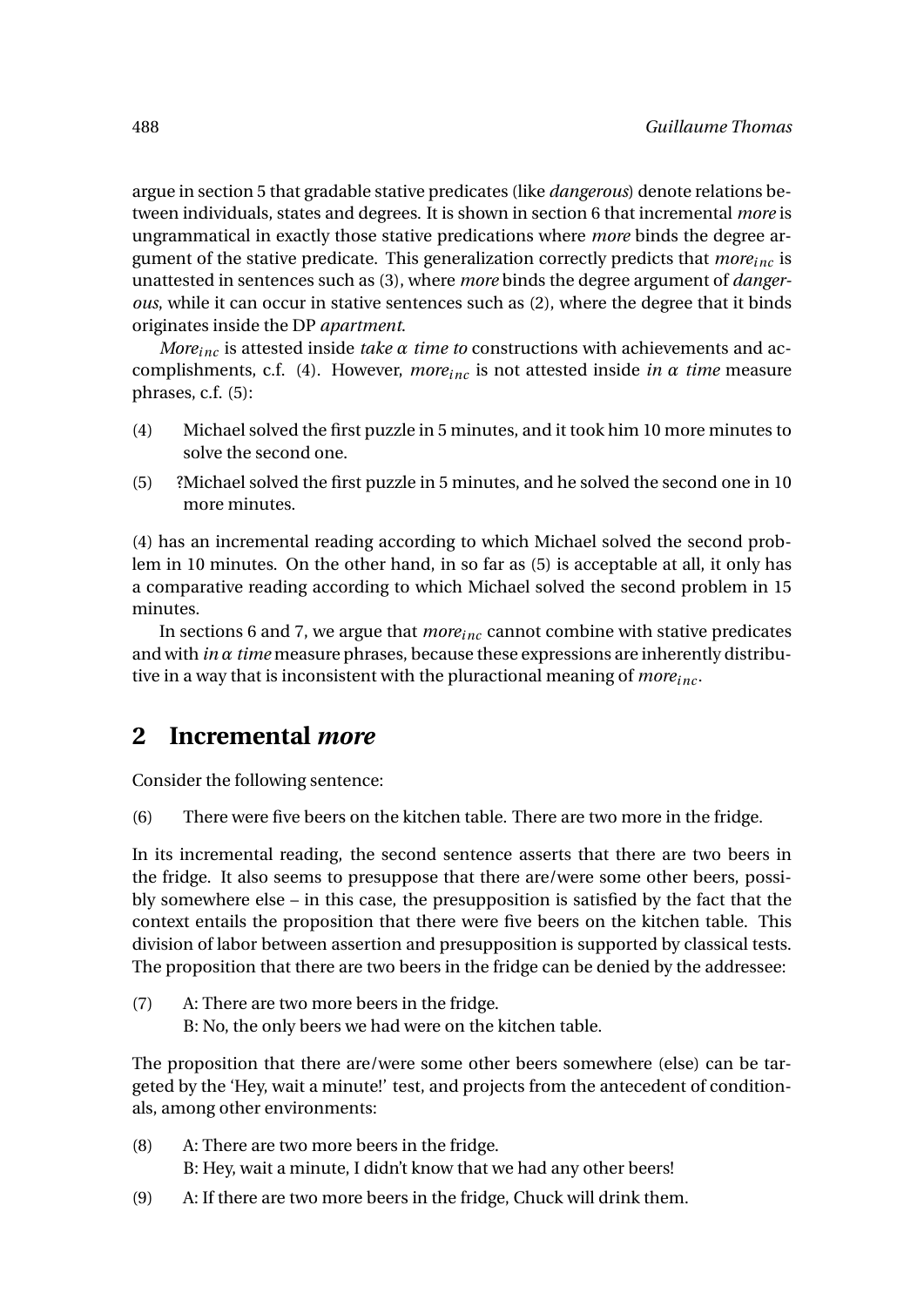B: Hey, wait a minute, I didn't know that we had any other beers!

*Moreinc* appears to contribute yet another element of meaning to the utterance in (6) beyond the assertion and the presupposition we just mentioned. (6) means that the number of beers that there are in the fridge has to be added to the number of beers that there are/were somewhere else, the sum of the two numbers being the total number of beers available. This is shown by the fact that (6) is not felicitous in the following context. There were exactly five beers on the kitchen table, I drank three of them, and then I put the two that were left in the fridge. There are no other bottles of beer in the fridge. In sum, the second sentence in (6) asserts that there are two beers in the fridge, presupposes that there are/were other beers somewhere (else), in this case that there were five beers on the kitchen table, and asserts that there is a total of at least seven beers on the kitchen table and in the fridge. Consider now this other example of *moreinc* :

(10) I ran for two hours this morning and I ran for three more hours this afternoon.

Once again, the second sentence with *moreinc* conveys three different propositions: it asserts that the speaker ran for three hours in the afternoon, it presupposes that the speaker ran for some time on some other occasion, and it asserts that these two events of running can be summed to form a plural event whose duration is the sum of the duration of the two simple events.

# **3 A formal analysis of** *moreinc*

### **3.1** *Moreinc* **as a pluractional additive operator**

*Moreinc* is found inside nominal projections as in (6), repeated here as (11), and also in adverbial projection as in (10), repeated here as (12):

- (11) There were five beers on the kitchen table. There are two more in the fridge.
- (12) I ran for two hours this morning and I ran for three more hours this afternoon.

In order to analyze the meaning of *moreinc* in (6) and in (10) in a unified way, we hypothesize that *moreinc* is a function that applies to a relation between degrees and eventualities. In (6), the relation is between states *s* of being some beers and the cardinalities of the groups of beers in these states (degrees *d*) as in (13). In (10), the relation is between events *e* of the speaker running and the durations  $\tau(e) = d$  of these events as in (14):

- (13)  $\lambda d.\lambda s. \exists X[\text{beers}(s)(X) \wedge | X| = d \wedge \text{in the fridge}(X)]$
- (14)  $\lambda d.\lambda e$ .[run(*e*)  $\wedge$  agent(*e*) = (sp<sub>*c*</sub>)  $\wedge$   $\tau$ (*e*) = *d*]

In both cases, *moreinc* contributes an assertion that this relation holds between some event *e* and some degree *d*, a presupposition that a similar relation holds between some salient event  $e'$  and some degree  $d'$ , and an assertion that these two events can be summed to form an eventuality  $e \oplus e'$  that is realized to a degree  $d + d'$ .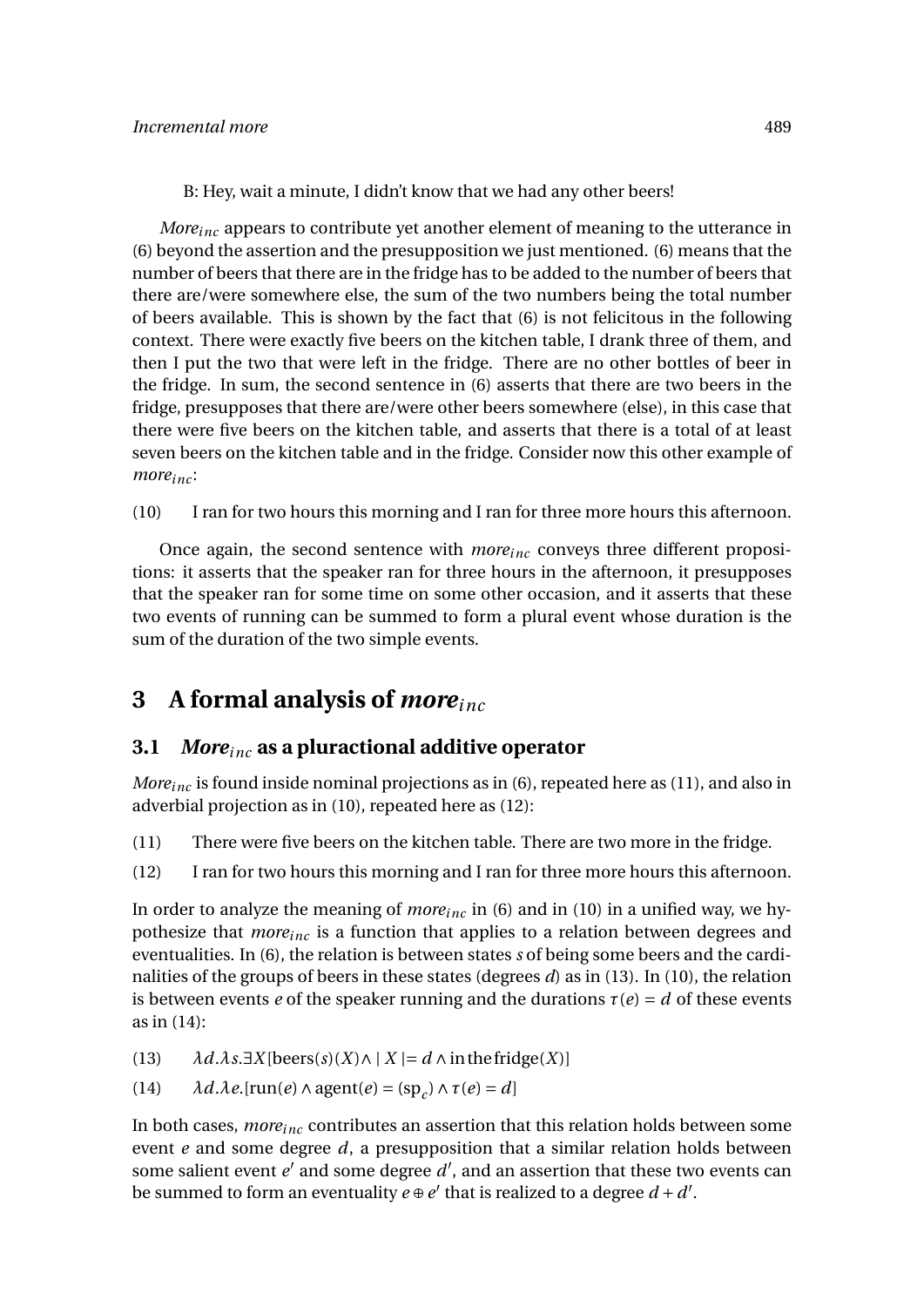Therefore, we argue that the semantic type of *moreinc* is the same in nominal and in adverbial environments, and that in both cases, *moreinc* applies to a relation between degrees and eventualities. We claim that such a relation is built in the syntax, along the following lines:

(15) Two more students passed the exam.



(16) It rained for two hours more.



We hypothesize that *moreinc* heads a *Degree Phrase* (DegP) that originates inside a measure phrase. In the case of nominal *moreinc* , this measure phrase is created by a covert MANY operator, that applies to an NP and returns a parametrized generalized quantifier (Hackl, 2001):

(17) 
$$
\llbracket \text{MANY} \rrbracket = \lambda d. \lambda P_{\langle e,t \rangle}. \lambda Q_{\langle v \langle e,t \rangle}. \lambda e. \exists X [\mid X \mid = d \land P(X) = 1 \land Q(e)(X) = 1]
$$

In the case of adverbial *more*<sub>inc</sub>, we assume that a measure phrase relating to the verbal head as an adjunct is provided overtly (cf. the *for* phrase in (16)) or covertly. In both cases, the Deg head by *moreinc* originates in a position where an element of type *d* (for degrees) is expected. Since the type of the DegP does not fit the local requirements, it raises to a position above the VP, leaving behind it a trace of type *d* that is abstracted over. This QR of *moreinc* creates an argument of type 〈*d*,〈*v*,*t*〉〉 (a relation between degrees *d* and eventualities *v*) for *moreinc* to apply to at the level of the VP.

Let us now consider the meaning we hypothesize for  $more_{inc}$ . We assume a system of types including at least eventualities (type *v*), degrees (type *d*) and individuals (type *e*). We assume that the domain of eventualities and the domain of individuals come with part-whole structures (Krifka, 1998), with relations of sum ⊕, and part-of ≤. The following denotation for *moreinc* is temporary and will be revised later on (the presupposition of *moreinc* is underlined):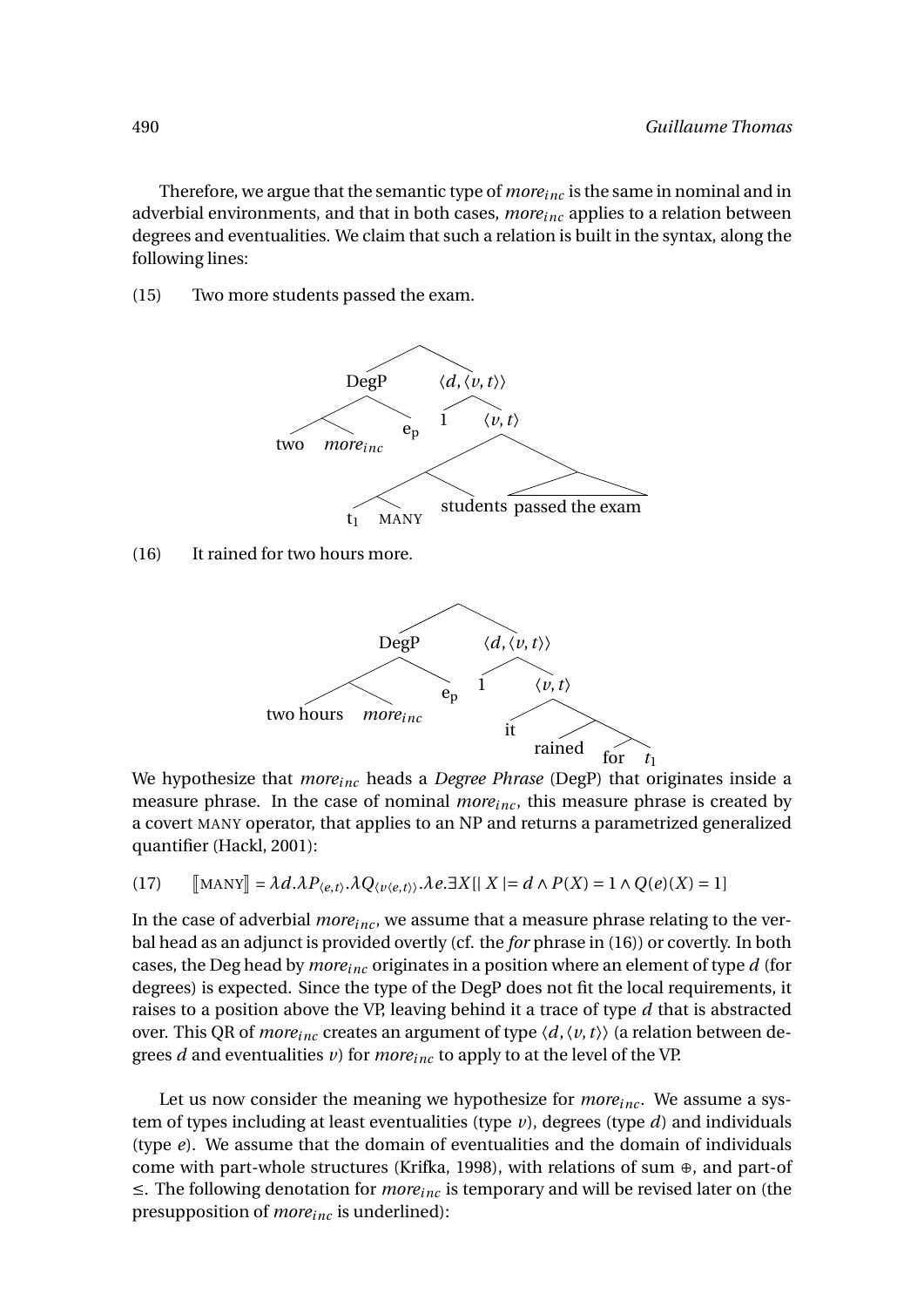#### *Incremental more* 491

(18) 
$$
\text{[more]} \mathcal{E} = \lambda d \cdot \lambda e' \cdot \lambda D_{\langle d, \langle v, t \rangle \rangle} \cdot \lambda e \cdot \frac{\exists d' [D(d')(e')]}{\lambda D(d)(e) \land D(d + \delta)(e \oplus e')}
$$
  
where  $\delta = \iota d'[D(d')(e')]$ 

Remember that in our analysis, *moreinc* contributes the assertion that some relation of type  $\langle d, \langle v, t \rangle \rangle$  holds of a pair of degree and eventuality  $(d, e)$  (call them the asserted degree and eventuality) and triggers the presupposition that a similar relation holds of a degree  $d'$  and a contextually salient eventuality  $e'$ . As can be seen in the LF above, we assume that *moreinc* first applies to the asserted degree. The resulting function then applies to the contextually salient eventuality mentioned in the presupposition. We represent it as e*<sup>p</sup>* in our metalanguage. It is treated as a pronoun and is never bound in the semantic representation. The presupposed degree is existentially quantified in the presupposition of *moreinc* and referred back to in the assertion using a definite description *δ*. *Moreinc* together with its two innermost arguments forms a constituent that denotes a degree quantifier of type  $\langle \langle d, \langle v, t \rangle \rangle, \langle v, t \rangle \rangle$ , labeled DegP in the LF. This DegP is then merged with an expression denoting a function that expects a degree argument (MANY in the LF above), and undergoes QR. The complete semantic derivation of the sentence is as follows (presuppositions are underlined):

\n- \n (19) \n 
$$
1. \left[ \text{DegP} \right]^{g} = \lambda D_{\langle d, \langle v, t \rangle \rangle}. \lambda e. \exists d' \land [D(d')(e_p)] \land D(2)(e) \land D(2 + \delta)(e \oplus e_p)
$$
\n where  $\delta = \iota d'[D(d')(e_p)]$ \n
\n- \n 2. \n 
$$
\left[ \text{MANY} \right]^{g} \left( \left[ t_1 \right]^{g} \right] = \lambda P_{\langle e, t \rangle}. \lambda Q_{\langle v, \langle e, t \rangle \rangle}. \lambda e. \exists X \mid \mid X \mid = g(t_1) \land P(X) \land Q(e)(X) \right]
$$
\n
\n- \n 3. \n 
$$
\left[ \text{MANY } t_1 \right]^{g} \left( \left[ \text{students} \right]^{g} \right) = \lambda Q_{\langle v, \langle e, t \rangle \rangle}. \lambda e. \exists X \mid \mid X \mid = g(t_1) \land \text{students}(X) \land Q(e)(X) \right]
$$
\n
\n- \n 4. \n 
$$
\left[ \text{MANY } t_1 \text{ students} \right]^{g} \left( \left[ \text{passed the exam} \right]^{g} \right) = \lambda e. \exists X \mid \mid X \mid = g(t_1) \land \text{students}(X) \land \text{pass(the exam})(e) \land \text{agent}(e) = (X) \right]
$$
\n
\n- \n 5. \n 
$$
\left[ \text{1 MANY } t_1 \text{ students passed the exam} \right]^{g} = \lambda d. \lambda e. \exists X \mid \mid X \mid = d \land \text{students}(X) \land \text{pass(the exam})(e) \land \text{agent}(e) = (X) \right]
$$
\n
\n- \n 6. \n 
$$
\left[ \text{DegP} \right]^{g} \left( \left[ \text{1 MANY } t_1 \text{ students passed the exam} \right]^{g} \right) = \lambda e. \exists d' \exists X \mid \mid X \mid = d' \land \text{students}(X) \land \text{pass(the exam})(e_p) \land \text{agent}(e_p) = (X) \right] \land \exists X \mid \mid X \mid = 2 \land \text{students}(X) \land \text{pass(the exam})(e \oplus e_p) \land \
$$

The interpretation of a sentence with adverbial *moreinc* is similar, and we leave it to the reader.

The semantics we have given to *moreinc* requires the asserted relation and the presupposed relation to be identical. This is clearly too restrictive. The relations between degrees and eventualities that are mentioned in the presupposition and the assertion of *moreinc* are obviously allowed to differ, as illustrated in the following examples, with nominal and adverbial *moreinc* :

- (20) A: How much did you exercise last week? B: I ran for two hours and I biked for three more hours.
- (21) A: How many students are asking for a grant this year?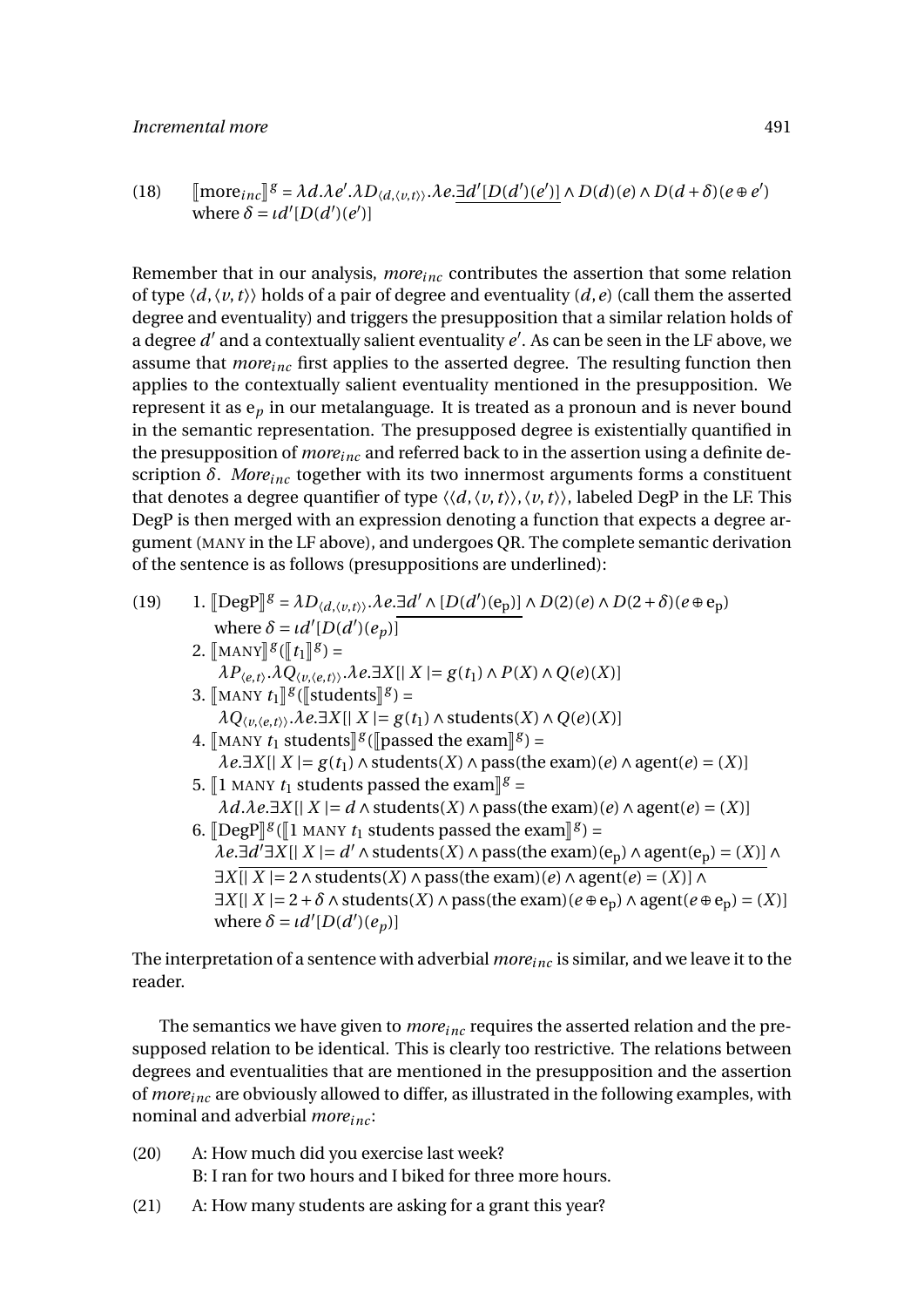B: Five students submitted a proposal to the NSF and three more to the ELF.

In (20), the presupposed and asserted relation are as in (22) and (23) respectively:

(22)  $\lambda d.\lambda e.\text{run}(e) \wedge \text{agent}(e) = (\text{sp}_c) \wedge \tau(e) = d$ 

(23)  $\lambda d.\lambda e. \text{bike}(e) \wedge \text{agent}(e) = (\text{sp}_c) \wedge \tau(e) = d$ 

In order to make the semantics of *moreinc*flexible enough to be consistent with such variation, we assume that a function *alt* is available, that generates the set of alternatives of an expression *α*. We assume that this set is a contextually restricted subset of the set of expressions of the same type as  $\alpha$ . The revised semantics of *more*<sub>inc</sub> is:

(24)  $\left[\text{more}_{inc}\right]^{g,c} = \lambda d.\lambda e'.\lambda D_{\langle d, \langle v, t \rangle \rangle}.\lambda e.$ <br> $\left[\text{and so}(\text{and so}(\text{and so}(\text{and so}(\text{and so}(\text{and so}(\text{and so}(\text{and so}(\text{and so}(\text{and so}(\text{and so}(\text{and so}(\text{and so}(\text{and so}(\text{and so}(\text{and so}(\text{and so}(\text{and so}(\text{and so}(\text{and so}(\text{and so}(\text{and so}(\text{and so}(\text{and so}(\text{and so}(\text{and so}(\text{and so}(\text{$  $\exists d' \exists D' \in alt(D)[D'(d')(e')] \land D(d)(e) \land \exists D'' \in alt(D)[D''(d+\delta)(e \oplus e'])$ where  $\delta = \iota d'[\exists D' \in alt(D)[D'(d')(e')]]$ 

This allows us to predict the following truth conditions for the second conjunct of (20):

(25) 
$$
\exists d' \exists D' \in alt(D)[D'(d')(e_p)] \land \exists D(d)(e) \land \exists D'' \in alt(D)[D''(d+\delta)(e \oplus e_p)]
$$
  
where  $\delta = \iota d'[\exists D' \in alt(D)[D'(d')(e_p)]]$   
and  $D = \lambda d.\lambda e.\nrun(e) \land agent(e) = (sp_c) \land \tau(e) = d$ 

The set of alternatives to a given relation between eventualities and degrees must of course be constrained in several respects. One that seems to be of theoretical interest is that in some sense, the degree arguments of the asserted relation and of the presupposed relation must stand for measures of the same kind of entity. Consider for instance (26):

(26) ?I met two boys yesterday and I met two more girls today.

(26) sounds odd, unless we are able to accommodate the information that I had met other girls before today, i.e. we are aware that there is a particular event of me meeting some girls that is relevant to the conversation at the point when I utter (26). This suggests that the presupposed eventuality to which *moreinc* relates in (26) must be an event of interacting in some way with some girls. Why is that? The relational argument of *moreinc* in (26) is:

 $\lambda d \cdot \lambda e \cdot \exists X[\text{girl}(X) \land \text{meet}(e)(X) \land \text{agent}(e) = (sp_c) \land |X| = d$ 

We have seen that the alternatives to (27) might be as (28), but cannot be as (29); else, the oddity of (26) would be unexpected:

| (28) | $\lambda d.\lambda e.\exists X$ [girl $(X) \wedge P(e)(X) \wedge  X  = d$                  |
|------|--------------------------------------------------------------------------------------------|
|      | where $P \in alt(\lambda e.\lambda x.\text{meet}(e)(x) \land \text{agent}(e) = (sp_c))$    |
| (29) | $\lambda d.\lambda e.\exists X[P(X) \land met(e)(X) \land agent(e) = (sp_c) \land  X  = d$ |
|      | where $P \in alt(\lambda x.\text{girl}(x))$                                                |

We suggest that (29) is not a good alternative to (27) because the degrees in both relations are measures of potentially different kinds of entities. In (27), the degrees are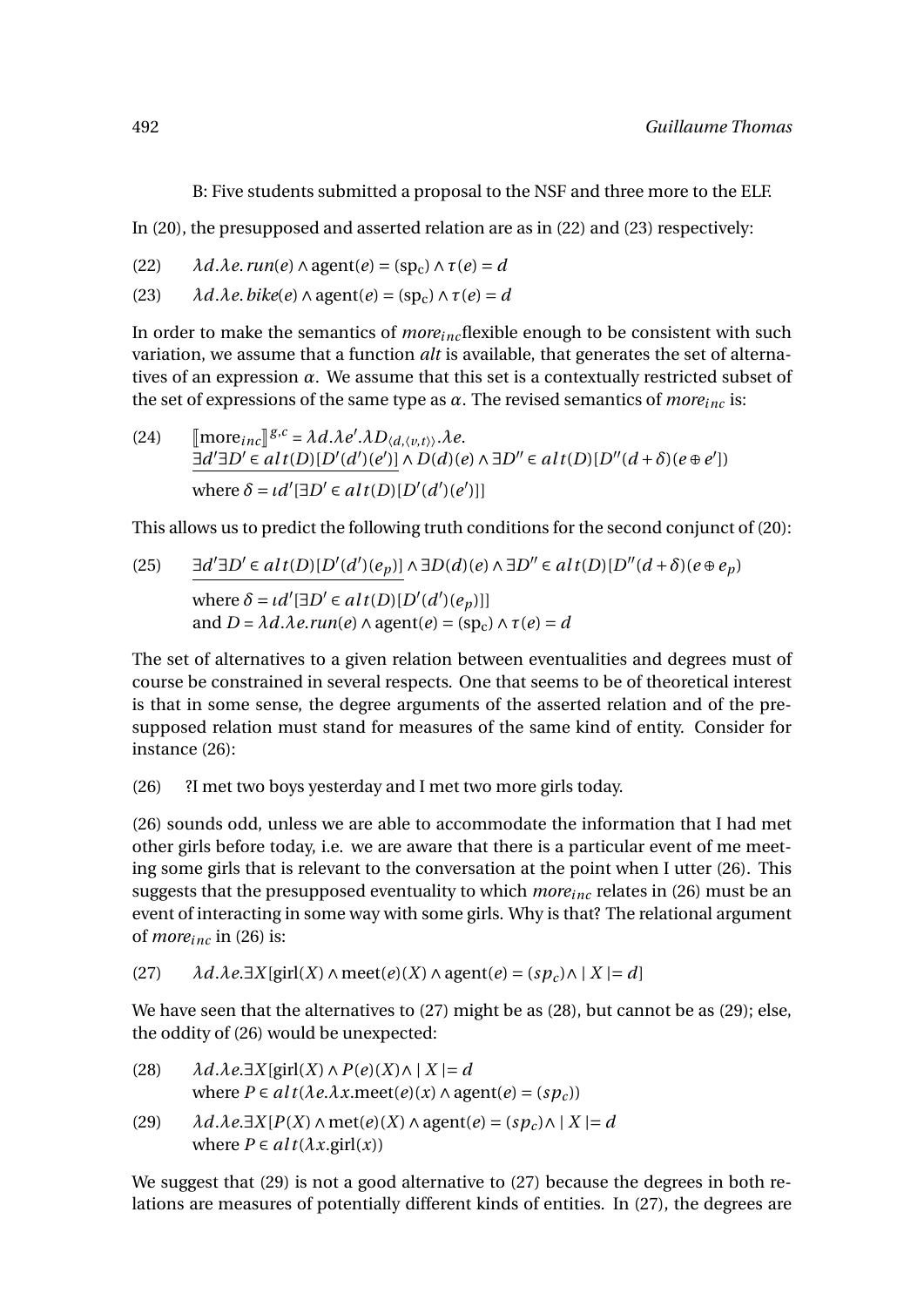cardinalities of groups of girls. In (19) on the other hand, the degrees are cardinalities of groups of individuals having the property *P*, where *P* is an alternative to  $\lambda x$ .girl(*x*).

In short, we suggest that the degree argument of the relational argument of *moreinc* and the degree argument of its alternatives must stand for measures of the same kind of entity. How this constraint is to be implemented compositionally is left for further research.

### **3.2 Comparison with Greenberg (2009, 2010)**

Greenberg (2009, 2010)'s analysis of incremental *more* and mine are very similar in their basic aspects. As we will see later, they differ in non trivial ways when it comes to explaining the various restrictions on the use of *moreinc* . Additionally, the two analyses differ in their syntactic assumptions.

Greenberg (2009) argues that incremental or as she calls them additive readings of *more* come in two varieties, nominal *moreadd* and verbal *moreadd* , each corresponding to a different denotation of *moreadd* . Consider sentences (30) and (31):

- (30) Three *moreadd* boys danced.
- (31) John ran three kilometers *moreadd* .

Let us focus on nominal *moreadd* in (30) first. According to Greenberg, the truth conditions of (30) are:

(32) Assertion: There is a dancing eventuality  $e_1$ , whose agent is three individuals who are boys.

Presupposition: There is a  $P_2$  event,  $e_2$ , which is temporally not later than the reference time of the assertion, and whose agent is a group of boy with cardinality  $d_2$ . The eventualities  $e_1$  and  $e_2$  are in the denotation of a predicate  $P_3$ , and there is an eventuality  $e_3$  in the plural predicate  $*P_3$ , which is the sum of the dancing eventuality  $e_1$  and  $e_2$ , whose agents are the boys which are agents to  $e_1$  and of  $e_2$ , with cardinality of 3 individuals +  $d_2$ . Finally, this summed eventuality  $e_3$  is more developed than  $e_2$ .

The two analyses of nominal  $\mathit{more}_{add}$  in  $(30)^1$  are similar in that both assume that (30) contributes an assertion that there exists an event of three boys dancing, and a presupposition that there is an other event  $e_2$  of  $d_2$  other boys dancing. Both analyses also argue that these two events are summed to form a larger event  $e_1 \oplus e_2$  of  $3 + d_2$  boys dancing. In more general terms, nominal *moreadd* in both analyses relate eventualities of some sort to the cardinality of some (plural) individual participating in these eventualities. Both assert that a larger eventuality  $e_3$  is formed out of two eventualities  $e_1$ and *e*2, such that the cardinality of a designated group of individuals participating in *e*<sup>3</sup> equals the sum of the cardinality of a designated group of individuals participating

<sup>1</sup> In this section I will use Greenberg's notation for this so called incremental or additive use of *more*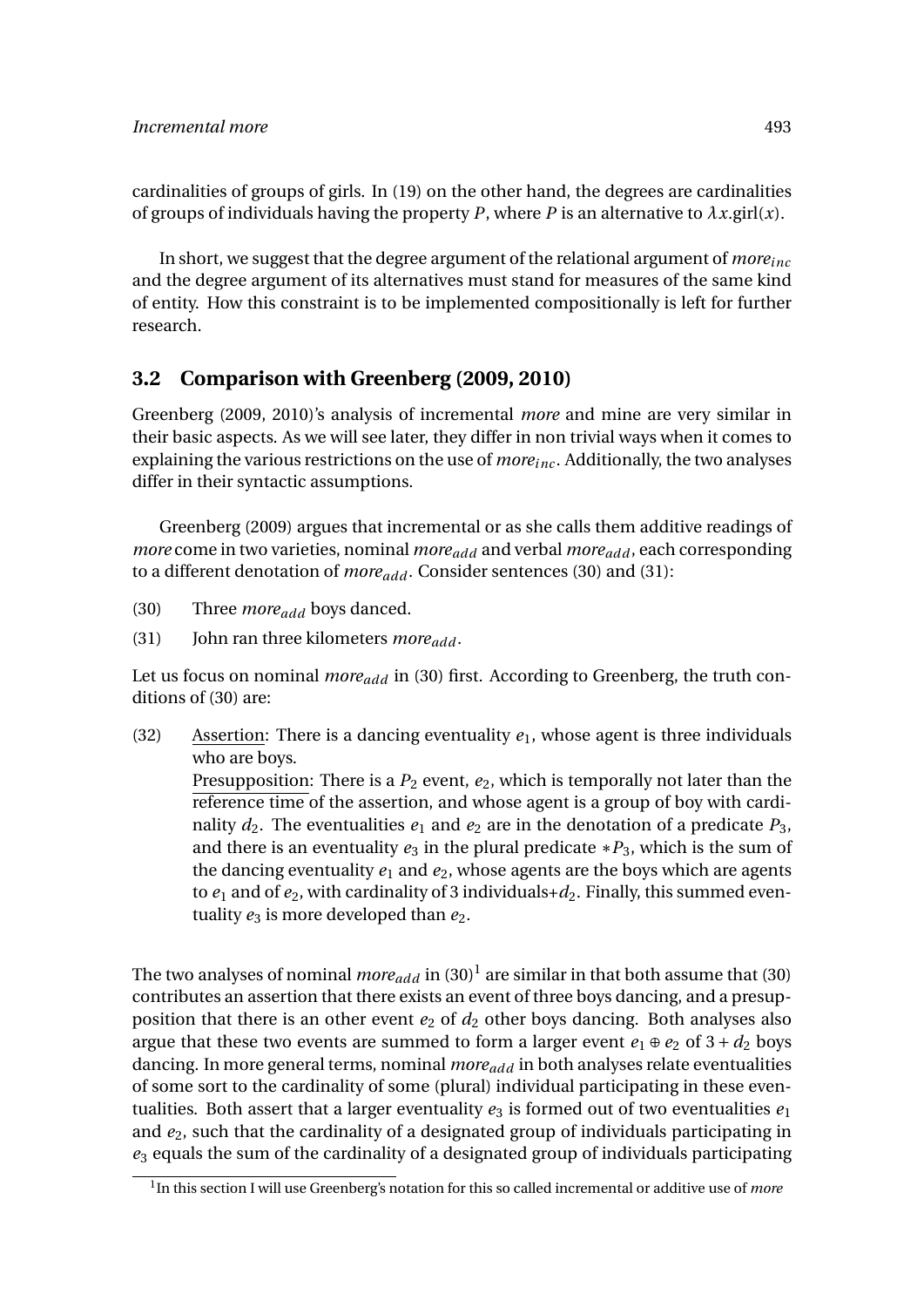in *e*<sup>1</sup> and the cardinality of a designated group of individuals participating in *e*2.

Yet the two analyses differ in important respects. Firstly, the division of labor between assertion and presupposition is different in each. In our analysis, the incremental clause (the statement about the sum eventuality  $e_1 \oplus e_2$ ) is argued to be an assertion. In Greenberg's analysis, it is argued to be part of a presupposition. In the next section, we give arguments that it is not a presupposition since it cannot project through operators such as negation and the antecedent of a conditional. Secondly, in our analysis sentences with nominal *moreadd* contain a measure function that measures the cardinality of a group of individual in a direct way. The DegP headed by *moreadd* is generated in the degree argument position of a parametrized determiner MANY, that applies a cardinality measure function to a plural individual in the extension of a NP. In Greenberg's analysis on the other hand nominal *moreadd* introduces a cardinality measure function in the logical metalanguage in which the truth conditions are represented, and no independent constituent denoting a measure function is introduced in the syntactic structure of the sentence. This measure function  $\mu$  then applies to the output of a function *h* that maps an event *e* to a group of individuals that participate in *e* (say, as the agents of *e*). This can be seen in the formalization of the truth conditions (32) in (33) (I underlined the presupposition):

(33)  $\exists e_1 \exists x [\text{boy}(x) \land \text{dance}(e_1) \land \text{agent}(e_1) = x \land \mu(h(e_1)) = 3] \land$  $∃e_2, e_3, P_2, P_3, d_2, y, z[P_2(y)(e_2) ∧ boy(y) ∧ μ(h(e_2)) = d_2 ∧ τ(e_2) ≤ τ(e_1) ∧$  $\overline{\exists e_3, P_3, z[P_3(x)(e_1) \land P_3(y)(e_2) \land^* P_3(z)(e_3) \land e_3 = e_1 \oplus e_2 \land \text{boy}(z) \land z = x \oplus y \land z$  $\mu(h(e_3))) = 3 + d_2 \wedge e_3 >_{developed} e_2$ 

A conceptual disadvantage of measuring individuals indirectly by first mapping eventualities to individuals and then measuring the output of the mapping, is that the relation between the syntactic position of *moreadd* (either generated inside a DP or inside an adverbial projection) and the type of measure of the event that *moreadd* relates to has to be stipulated. Indeed, nothing prevents us *a priori* from interpreting *h* in (33) as a mapping from events to their temporal trace, and  $\mu$  as a function measuring durations in hours. In this case, the discourse in (34) would be interpreted as meaning that some students danced for 2 hours in the morning and some students danced for 3 hours in the afternoon, the two events being summed to form a larger eventuality of dancing for 5 hours. Since this interpretation of (34) is not available, we have to stipulate that the morphism *h* introduced by nominal *moreadd* can only be a mapping from events to individuals, and that the measure function *µ* introduced by nominal *moreadd* can only be the cardinality function. Our analysis is more restrictive in that the fact that nominal *moreadd* can only relate events to cardinalities of individuals follows from independent syntactic assumptions, namely that the DegP headed by *moreadd* is generated in the position of the degree argument of MANY inside a DP. There is no semantic specificity to nominal *moreadd* as opposed to verbal *moreadd* . Any difference between the two follows from their structural position in a syntactic structure.

(34) Two students danced in the morning. Three *moreadd* students danced in the afternoon.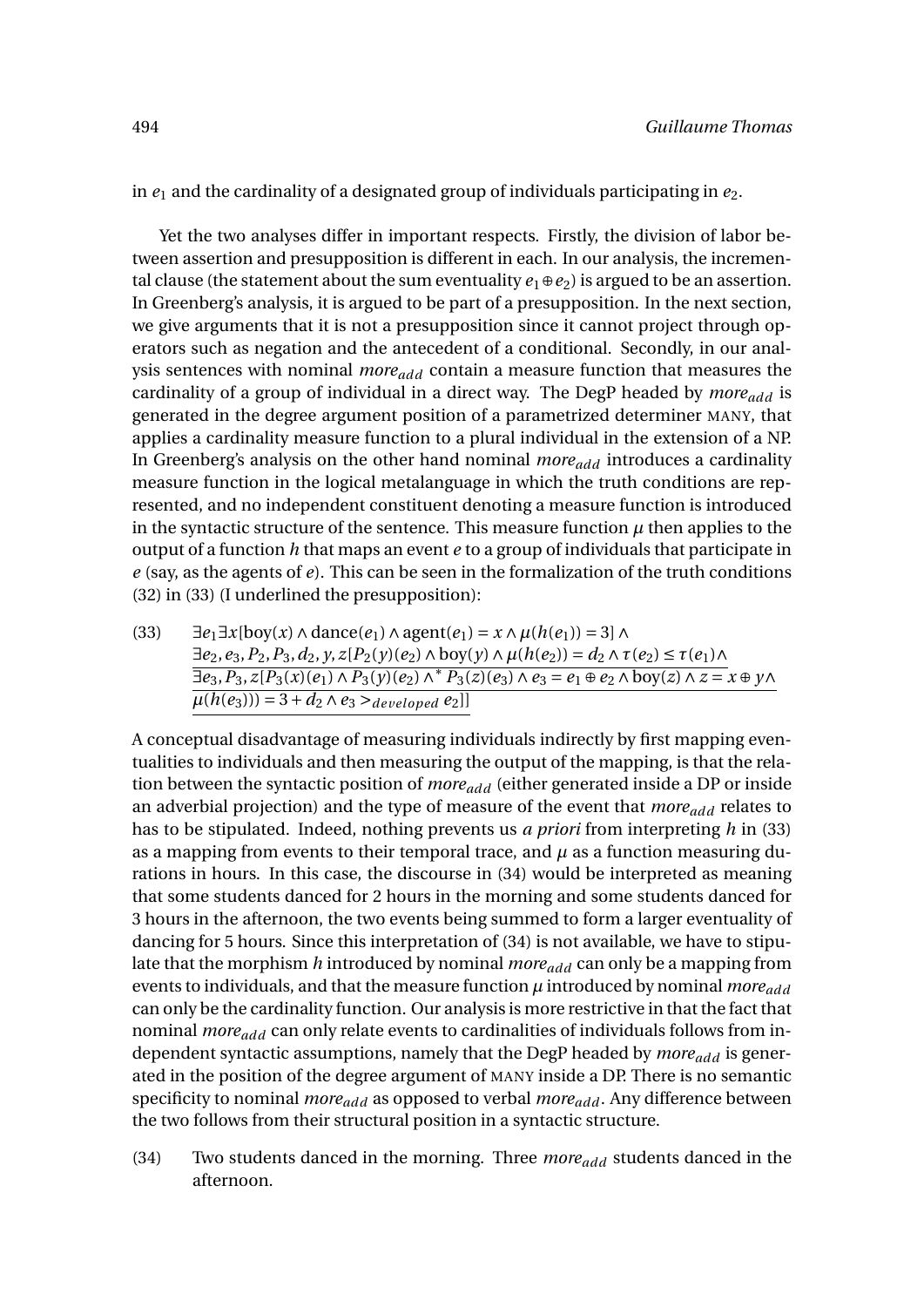### *Incremental more* 495

We conclude this discussion of nominal *more*<sub>add</sub> by giving its denotation in Greenberg's analysis, using Greenberg's notation:

 $\int \mathcal{L}(35)$   $\int \mathcal{L}(35)$   $\int \mathcal{L}(35)$   $\int \mathcal{L}(37.4) \cdot \mathcal{L}(37.4) \cdot \mathcal{L}(37.4) \cdot \mathcal{L}(37.4) \cdot \mathcal{L}(37.4) \cdot \mathcal{L}(37.4) \cdot \mathcal{L}(37.4) \cdot \mathcal{L}(37.4) \cdot \mathcal{L}(37.4) \cdot \mathcal{L}(37.4) \cdot \mathcal{L}(37.4) \cdot \mathcal{L}(37.4) \cdot \mathcal{L}(37.4) \cdot \mathcal{L}(3$ Presupposition:  $\exists e_2, e_3, P_2, P_3, d_2, y, z[P_2(y)(e_2) \wedge Q(y) \wedge \mu(h(e_2)) = d_2 \wedge \tau(e_2) \leq t \wedge P_3(x)(e_1) \wedge$ *P*<sub>3</sub>(*y*)(*e*<sub>2</sub>) ∧ \**P*<sub>3</sub>(*z*)(*e*<sub>3</sub>) ∧ *e*<sub>3</sub> = *e*<sub>1</sub> ⊕ *e*<sub>2</sub> ∧ *Q*(*z*) ∧ *z* = *x* ⊕ *y* ∧ *µ*(*h*(*e*<sub>3</sub>))) = *d*<sub>1</sub> + *d*<sub>2</sub> ∧  $e_3$  > *developed*  $e_2$ 

Verbal *moreadd* is given a similar analysis. Consider the truth conditions of (31) (presupposition underlined):

(36)  $\exists e_1$ [ran( $e_1$ ) ∧ cardinality( $e_1$ ) = 2 events ∧ agent( $e$ ) = John ∧ ∃*e*2,*P*2,*d*2[*P*2(*e*2)∧cardinality(*e*2) = *d*<sup>2</sup> ∧*τ*(*e*2) ≤ *τ*(*e*1)∧ ∃*e*3,*P*3[∗*P*3(*e*3)∧*e*<sup>3</sup> = *e*<sup>1</sup> ⊕*e*<sup>2</sup>  $\overline{\wedge e_3} >_{developed} e_2 \wedge \overline{\text{cardinality}(e_3)} = 2 \text{ events} + d_2$ 

According to (36), (31) asserts that there is an event  $e_1$  that is the sum of two atomic events of running by John, and presupposes both that there is another event  $e_2$  preceding  $e_1$  such that  $e_2$  is the sum of  $d_2$  atomic events, and that there is an event  $e_3$  that is is the sum of  $e_1$  and  $e_2$  and that is the sum of  $d_2 + 2$  atomic events. Greenberg (2010) argues that verbal *moreadd* has the following denotation:

(37) 
$$
\lambda d_1 \lambda P_1 \lambda e_1 \cdot [P_1(e_1) \wedge \mu(e_1) = d_1 \wedge \exists e_2, P_2, d_2 [P_2(e_2) \wedge \mu(e_2) = d_2 \wedge \tau(e_2) \le \tau(e_1) \wedge \exists e_3, P_3[*P_3(e_3) \wedge e_3 = e_1 \oplus e_2 \wedge e_3 \ge \text{developed } e_2 \wedge \mu(e_3) = d_1 + d_2]]
$$

Rather than discuss verbal *moreadd* in details as we did for nominal *moreadd* , I would like to point to a central part of Greenberg's analysis. In the formula above, we can see the clause  $e_3 >_{developed} e_2$ . This clause is read ' $e_3$  is more developed than  $e_2$ '. Greenberg's intuition is that the two events that *more*<sub>add</sub> sums to form  $e_3$  cannot be just any kind of events. They have to be related in a such a way that by summing  $e_1$  and  $e_2$ , one forms an event that is a development of  $e_2$ , in some sense to be made precise. Greenberg's intuition is meant first to explain the unacceptability of sentences such as (38) and (39):

- (38) Mary ran for a while, # then she slept some more.
- (39) I found 4 coins on the ground. # Then I lost two more.

According to Greenberg (38) and (39) are unfelicitous because adding an event of loosing two coins to an event of finding four coins does not constitute a development of the latter event. I share Greenberg's intuition, but I would like to understand it as a general pragmatic constraint on question answer congruence. If *moreadd* is an additive particle, then sentences such as (38) and (39) are meant to be answers to questions such as 'How much did Mary . . .' or 'How many coins did you . . .'; not only this, but the two measures expressed in each conjunct are supposed to be added to one another so that (38) and (39) entail propositions of the form 'Mary . . . for *x* hours in total' or 'I ... *x* coins in total'. I would like to suggest that the infelicity of sentences (38) and (39) boils down to the unavailability of plausible questions that (38) and (39) could answer, i.e. questions that are congruent with propositions of the form 'Mary . . . for *x* hours in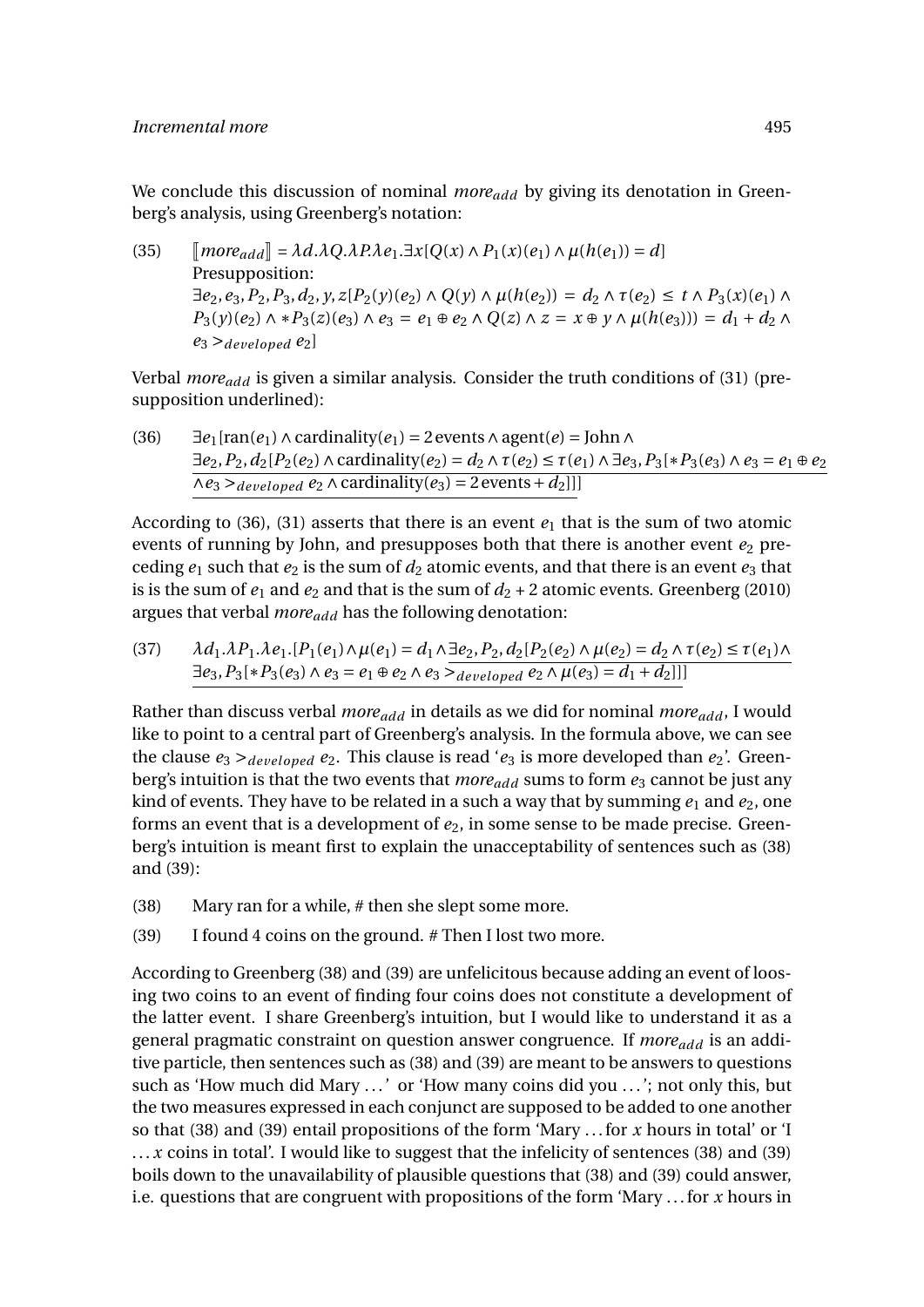total' or  $T \ldots x$  coin in total', where x is understood respectively as the sum of the duration of an event of sleeping and the duration of an event of running, or as the sum of the cardinality of a group coins that were found and the cardinality of a group of coins that were lost. While it is surely interesting to make notions of question answer congruence clear enough to capture the unacceptability of (38) and (39), it seems to me a mistake to encode a notion such as 'more developed' in the form of a primitive relation between events, built in the denotation of *moreadd* . If anything, one would like to derive the requirement of 'development' from the interaction between the semantics of sentences with *moreadd* and general principles of question answer congruence or discourse structure.

# **4 Some welcome consequences of this analysis**

Consider the denotation of *moreinc* again:

(40)  $\left[\text{more}_{inc}\right]^{g,c} = \lambda d.\lambda e'.\lambda D_{\langle d, \langle v, t \rangle \rangle}.\lambda e.$ <br> $\left[\text{and so} \right]^{g,c} = \lambda d. \lambda e'.\lambda D_{\langle d, \langle v, t \rangle \rangle}.\lambda e.$  $\exists d' \exists D' \in alt(D)[D'(d')(e')] \land D(d)(e) \land \exists D'' \in alt(D)[D''(d+\delta)(e \oplus e'])$ where  $\delta = \iota d'[\exists D' \in alt(D)[D'(d')(e')]]$ 

The assertive component of *more*<sub>inc</sub> contains two clauses. The first one  $(D(d)(e))$  asserts that the relational argument of *moreinc* is satisfied by a pair of eventuality and degree (*d*,*e*). The second one asserts that some relation  $D'' \in alt(D)$  is satisfied by the sum of the pair  $(d, e)$  with a contextually salient pair of degree and eventuality  $(d', e')$ . Let us call the first clause the subjacent, and let us call the second clause the incremental clause. In this section, we present some consequences of our analysis of the incremental clause, and give arguments for its assertoric rather than presuppositional status.

As we argued in section 2, the incrementality of *moreinc* can be easily demonstrated with nominal *more*<sub>inc</sub>. Consider (41):

(41) Two customers bought a laptop yesterday, and one more bought a desktop today.

(41) is infelicitous in a context in which the customer who bought a desktop is one of the two customers who bought a laptop. In order for (41) to be felicitous, there must be three customers buying a computer. The following example shows that adverbial *moreinc* is also incremental:

(42) It rained for two hours in Cambridge. (# In the same time span), it rained for two more hours in Somerville.

Sentence (42) is infelicitous with the adverbial *in the same time span*. This is expected if we require the two hours of raining in Cambridge to be added to the two hours of raining in Somerville to form the duration of a larger event of raining: if two raining events overlap in time, the duration of their sum cannot be equal to the sum of their durations. These facts are predicted by our analysis of *moreinc* . (41) is predicted to be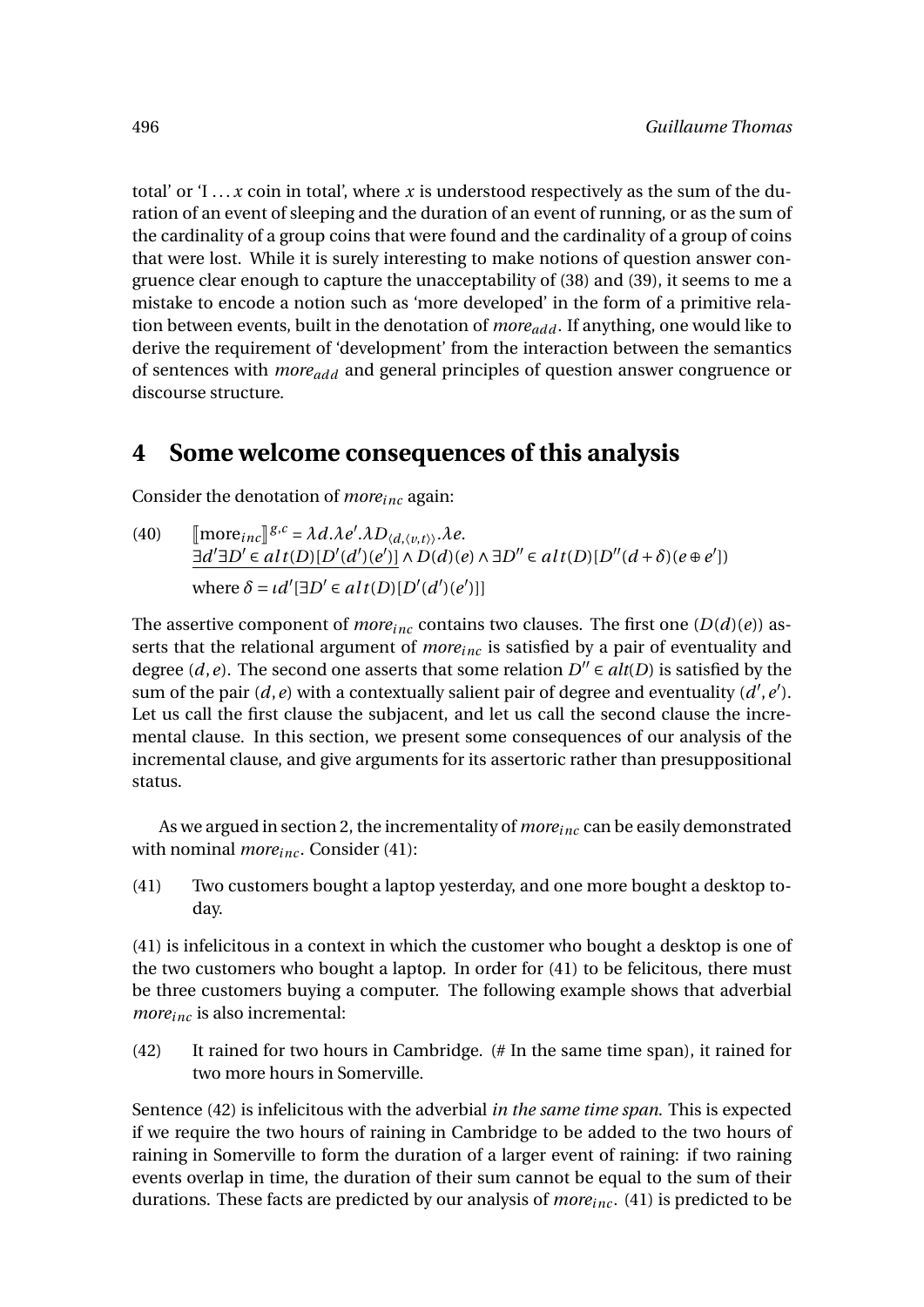false in a context in which only two customers bought computers. As for (42), the use of the adverbial *at the same time* makes the sentence contradictory: the adverbial entails that the event of raining in Somerville was simultaneous to a salient event, while the semantics of *moreinc* requires that this salient event must not temporally overlap with the asserted event. We might then argue that (42) is infelicitous because it is necessarily false.

Since the incremental clause is part of the assertoric components of  $more_{inc}$ , it can be negated. This allows us to account for the behavior of *moreinc* under negation. Nominal *moreinc* can be negated as *no more*, c.f. (43). Both adverbial and nominal *more*<sub>inc</sub> can take the form *any more* when they are realized in the scope of negation, c.f. (44) and (45):

- (43) No more students arrived.
- (44) I didn't see any more students.
- (45) It didn't rain any more.

(43) presupposes that some students arrived at a previous occasion, and asserts that no students arrived afterward. (44) presupposes that the speaker had previously seen some students, and asserts that she didn't see any students afterward. (45) presupposes that it was raining at a previous occasion, and asserts that is it not raining at the time of utterance. Note that in the three cases, the negated incremental clause can be directly denied and does not project from the antecedent of conditionals, showing that it is not a presupposition:

- (46) A: No more students arrived. B: It's false, Bill just arrived.
- (47) If no more students had arrived, the class room should have been half empty. But it is full.
- (48) A: I did not see any more students. B: It's false, you're talking to one right now.
- (49) If I had not seen any more students, I would have left. But I saw Jane and Michael in the hall.
- (50) A: It is not raining any more. B: It's false, it's pouring right now.
- (51) If it were not raining any more, I would go to the grocery store. But it is still pouring.

The possibility to negate the incremental clause is expected in our analysis. The truth conditions we predict for (43), (44) and (45) respectively are as follows, were the subjacent and the incremental clause are conjoined and the conjunction is in the scope of a negation:

(52) 
$$
\exists d' \exists D' \in alt(D)[D'(d')(e_p)] \land \neg \exists d \exists e \exists X [\text{students}(X) \land |X| = d \land \text{arrived}(e)(X) \land
$$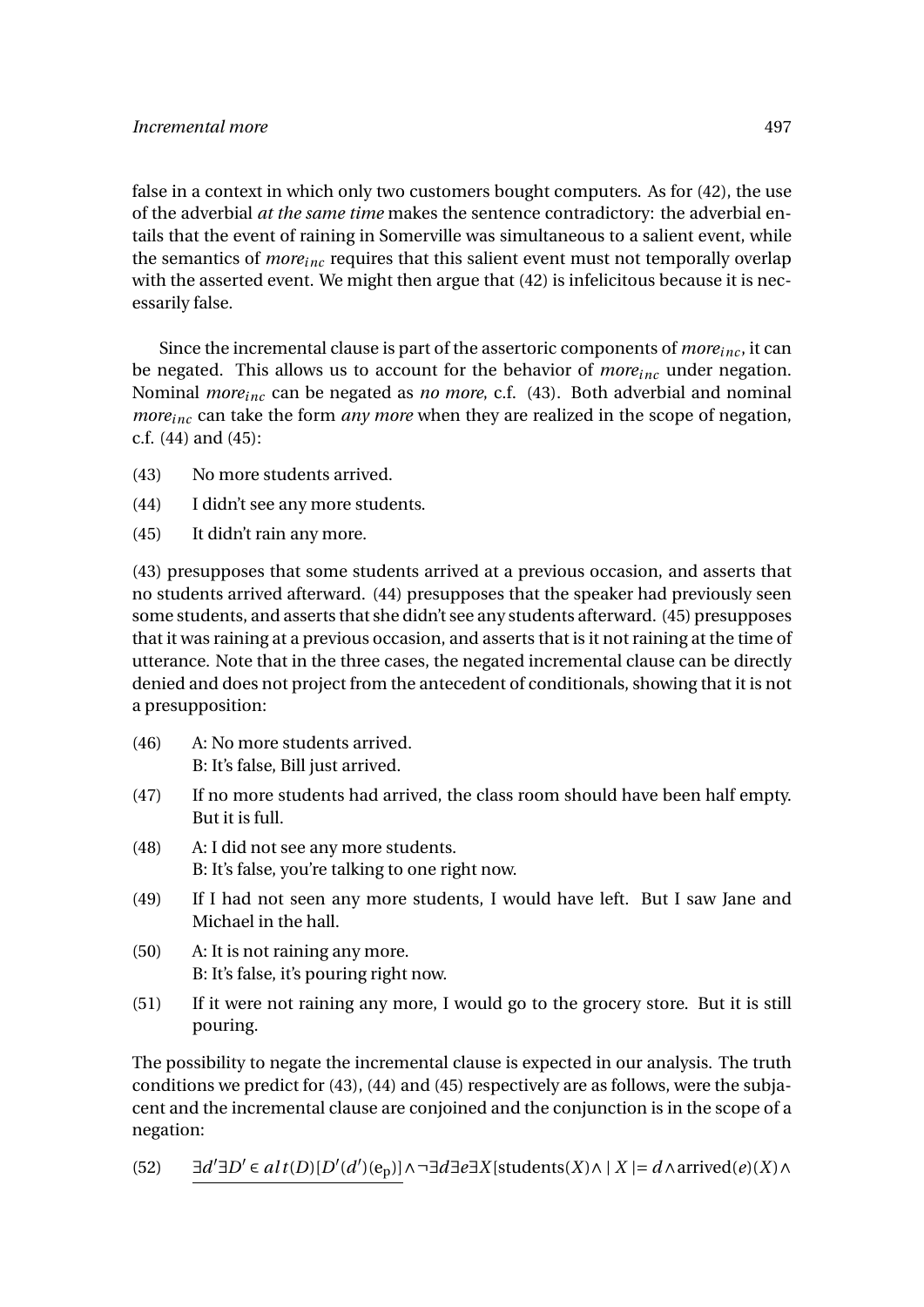$$
\exists D'' \in alt(D)[D''(e \oplus e_p)(X \oplus \delta)]]
$$
\nwhere  $\delta = id'[\exists D' \in alt(D)[D'(d')(e_p]]$   
\nand  $D = \lambda d.\lambda e.\exists X[\text{students}(X) \land | X | = d \land \text{arrived}(e)(X)]$   
\n $\exists d' \exists D' \in alt(D)[D'(d')(e_p)] \land \neg \exists d \exists e \exists X[\text{students}(X) \land | X | = d \land \text{see}(e)(X) \land \text{agent}(e) =$   
\n $(sp_c) \land \exists D'' \in alt(D)[D''(e \oplus e_p)(d \oplus \delta)]]$   
\nwhere  $\delta = id'[\exists D' \in alt(D)[D'(d')(e_p]]$   
\nand  $D = \lambda d.\lambda e.\exists X[\text{students}(X) \land | X | = d \land \text{see}(e)(X) \land \text{agent}(e) = (\text{sp}_c)]$   
\n $\exists d' \exists D' \in alt(D)[D'(d')(e_p)] \land \neg \exists d \exists e[\text{rain}(e) \land \tau(e) = d \land \exists D'' \in alt(D)[D''(d + \delta)(e_p)]]$   
\nwhere  $\delta = id'[\exists D' \in alt(D)[D'(d')(e_p)]$   
\nwhere  $\delta = id'[\exists D' \in alt(D)[D'(d')(e_p)]$   
\nand  $D = \lambda d.\lambda e.\text{rain}(e) \land \tau(e) = d$ 

Note that if the incremental clause were part of the presupposition triggered by *moreinc* , we would predict its projection under negation. It is not clear what the truth condition of (43)-(45) would then be. Furthermore, classical tests show that the incremental clause does not project, contrary to what we would expect if it were a presupposition:

(55) We only had two beers. They were on the kitchen table and Chuck drank them both. If there were two more beers in the fridge, Chuck would drink them both.

The incremental clause in (55) is plausibly understood as the proposition that there have been four beers in our possession, two on the kitchen table and two in the fridge. If this proposition projected out of the antecedent of the conditional, we would expect (55) to be contradictory. The absence of contradiction shows that the incremental clause does not project, and hence is probably not a presupposition, *pace* Greenberg (2009, 2010).

# **5 Background assumptions on event semantics and measurement**

The last two sections of the paper will be concerned with the analysis of the incompatibility of *moreinc* with stative predicates and *in α time* measure phrases. These sections will rely heavily on assumptions about event semantics and measurement in natural language that we introduce in this section.

### **5.1 Plurality and events**

Sentences with multiple plural DPs are often ambiguous. (56) for instance, (from Kratzer, 2007) has at least three readings: cumulative, collective and subject distributive:

(56) Two children lifted two boxes.

In its cumulative reading, (56) asserts that at least two boxes were lifted by at least two children, without imposing any requirement on who lifted which box beyond the fact that each child must have lifted at least one box. In its collective reading, (56) asserts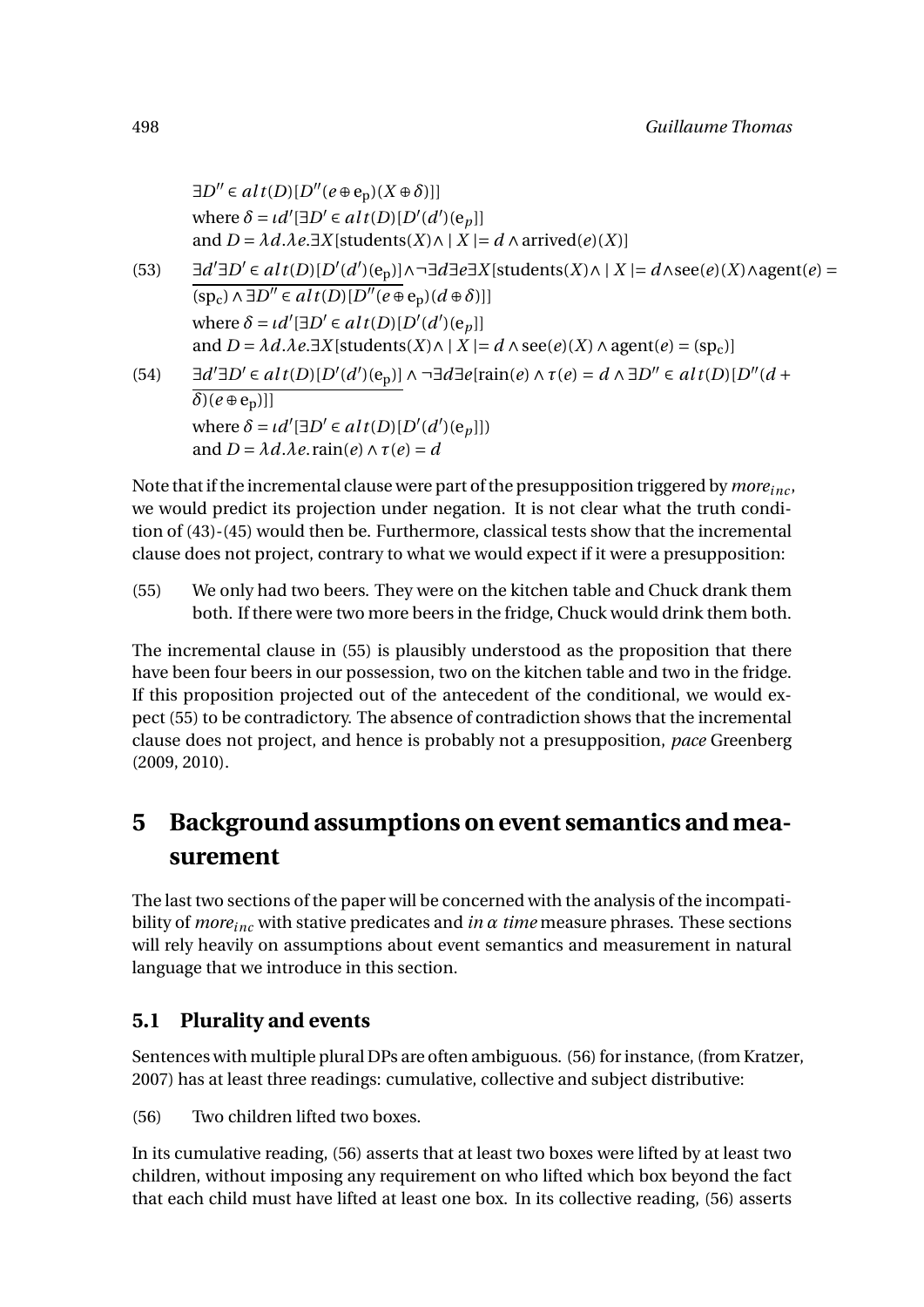that two children were the collective agent of at least one event of lifting two boxes. This can be so for instance if the two boxes were stacked on top of one another, and the two children lifted the stack together. Lastly, under its subject distributive reading, (56) asserts that two children each lifted two boxes, meaning that up to four boxes might have been lifted in total. Kratzer suggests that these three readings should not be distinguished in logical form, i.e. that the same semantic representation should be used to generate each reading. Facts from VP ellipsis are invoked to support this claim. These tests come with an assumption that the elided VP in VP ellipsis must be structurally identical to its antecedent. Hence, if the two VPs can differ in their collective vs. cumulative vs. subject distributive readings, the source of such ambiguity is presumably not structural:

- (57) The two boys lifted the two boxes, and the two girls did to.
- (58) The two chefs cooked a stew, and the two students did, too. The chefs were very experienced, so they each prepared a Moroccan tagine. The two students worked together on a Boeuf Bourguignon.

Kratzer argues that (57) is true in a situation in which the two boys jointly lifted each of the two boxes, but the two girls each lifted a different one of the two boxes on her own, showing that the same VP structure can generate cumulative and collective readings. Likewise, (58) show that the same VP structure can generate collective and subject distributive readings.

The source of these plural ambiguities, Kratzer argues, should then be traced to differences in the possible extensions of the VPs. In order to understand Kratzer's analysis of the plural ambiguities, we must therefore understand her analysis of the denotation of verbs and verb phrases. Two elements are crucial in this analysis. Firstly, Kratzer argues that the internal arguments of verbs are always introduced by the verbs themselves. By this, we mean that transitive and unaccusative verb heads denote relations between eventualities and individuals, where the individual position is reserved for the individual argument of the verb, as illustrated in the following examples:

(59)  $\text{diff} = \lambda e \cdot \lambda x \cdot \text{lift}(e)(x)$ 

(60) 
$$
\llbracket \text{lift a box} \rrbracket = \lambda e. \exists x [\text{lift}(e)(x) \land \text{box}(x)]
$$

Secondly, Kratzer argues that verbs are inherently cumulative. That is, their extensions are closed under mereological sum-formation. Under different assumptions, the extension of the verb *lift* could be as in (61): it is a set of pairs of atomic events of lifting and things being lifted. According to Kratzer however, the extension of *lift* is never such a set but rather its closure under mereological sum formation, (62):

- (61)  $\{\langle e_1, t_1 \rangle, \langle e_2, t_2 \rangle, \langle e_3, t_3 \rangle\}$
- (62)  $\{\langle e_1, t_1 \rangle, \langle e_2, t_2 \rangle, \langle e_3, t_3 \rangle, \langle e_1 \oplus e_2, t_1 \oplus t_2 \rangle, \langle e_1 \oplus e_3, t_1 \oplus t_3 \rangle, \langle e_2 \oplus e_3, t_2 \oplus t_3 \rangle, \langle e_1 \oplus e_2 \oplus$  $e_3, t_1 \oplus t_2 \oplus t_3$

Given these assumptions, the cumulative and the collective readings of a sentence such as (57) can be identified as the result of assigning different extensions to the VP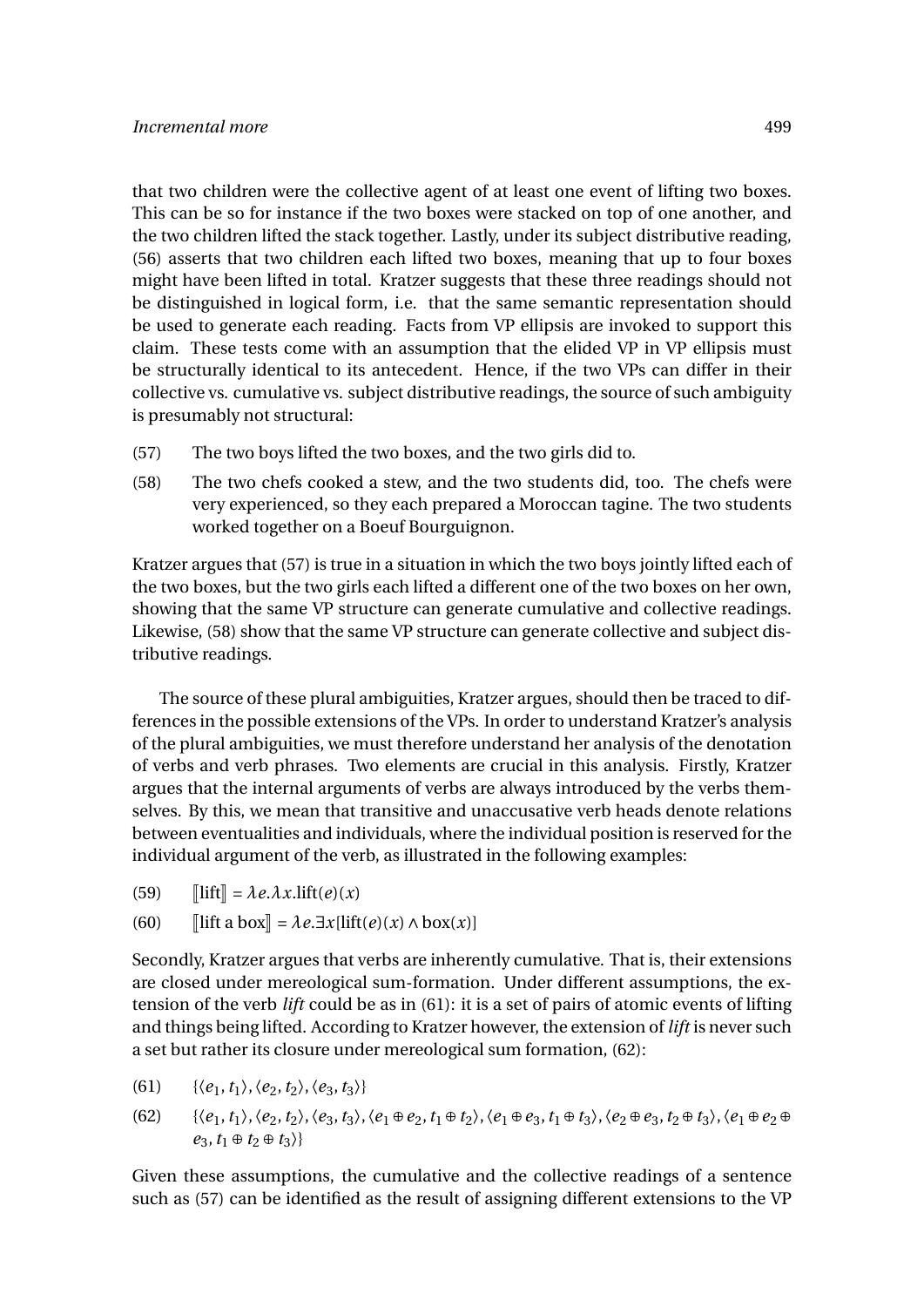*lift two boxes*. Let us assume that there are two boxes in our universe of discourse,  $b_1$ and *b*<sub>2</sub>. The extension of *lift two boxes* might be as follows:

- (63)  $[\text{lift two boxes}]^g = \{\langle e_1, b_1 \rangle, \langle e_2, b_2 \rangle, \langle e_1 \oplus e_2, b_1 \oplus b_2 \rangle\}$
- (64)  $\left[\text{lift two boxes}\right]$ <sup>*g*</sup> = { $\langle e_3, b_1 \oplus b_2 \rangle$ }
- (65)  $[\text{lift two boxes}]^g = \{\langle e_1, b_1 \rangle, \langle e_2, b_2 \rangle, \langle e_3, b_1 \oplus b_2 \rangle, \langle e_1 \oplus e_2, b_1 \oplus b_2 \rangle, \langle e_1 \oplus e_3, b_1 \oplus b_2 \rangle, \langle e_2 \oplus e_3, b_1 \oplus b_2 \rangle, \langle e_2 \oplus e_3, b_1 \oplus b_2 \rangle, \langle e_2 \oplus e_3, b_1 \oplus b_2 \rangle, \langle e_2 \oplus e_3, b_1 \oplus b_2 \rangle, \langle e_2 \oplus e_3, b_1 \oplus$  $b_2$ ,  $\langle e_2 \oplus e_3, b_1 \oplus b_2 \rangle$ ,  $\langle e_1 \oplus e_2 \oplus e_3, b_1 \oplus b_2 \rangle$

If the extension of the VP happens to be as in (63), the only event of lifting two boxes that is available is a plural event consisting of the sum of two events of lifting a box. Asserting that two children are the agent of such an event can be understood in two ways. It might be the case that the children are agents both of  $e_1$  and  $e_2$ , in which case they are agent of  $e_1 \oplus e_2$  by virtue of the cumulativity of the relation *agent*. We get a collective reading in which the two boxes were lifted one by one but collectively by the two children. It might also be the case that each child was the agent of one of these events, i.e. the first child was an agent of  $e_1$  and the second the agent of  $e_2$ , in which case the two children are still agents of  $e_1 \oplus e_2$  by virtue of the cumulativity of the relation *agent*. In this case we get a cumulative reading, since no child lifted two boxes on its own but two boxes were lifted in total, and a total of two children lifted boxes. If the extension of the VP happens to be as in (64), the only possible reading is a collective one, according to which the two children lifted the two boxes collectively and at the same time. If the denotation of the VP is as in (65), all of these readings are possible. In all cases, the logical form of (56) is as follows<sup>2</sup>:

 $\exists e \exists x \exists y$ [children(*x*) ∧ boxes(*y*)∧ | *x* | = 2 ∧ | *y* | = 2 ∧ lifted(*e*)(*y*) ∧ agent(*e*)(*x*)]

We still have to explain how the subject distributive reading of (56) can be generated. This reading is inconsistent with the LF in (66). Indeed, this LF imposes that the two children be agents of a single event of lifting two boxes, which is inconsistent with the subject distributive reading according to which the children could have lifted up to four boxes, i.e. two boxes each. In order to generate this reading, we need to pluralize the VP which is the sister constituent of the plural subject. Kratzer argues that plural DPs can pluralize their sister constituents, which accounts for the availability of subject distributive reading. We introduce a pluralization operator \*\*, in (67), from Beck (2001), although we apply it to relations of type  $\langle e, \langle v, t \rangle \rangle$ :

(67)  $*$  \* is the function:  $D_{\langle e, \langle e, t \rangle \rangle} \rightarrow D_{\langle e, \langle e, t \rangle \rangle}$  such that for any *R*, *x*, *t*: \*\*R(*x*)(*y*) = 1 iff  $R(x)(y) = 1$  or  $\exists x_1, x_2, y_1, y_2$ [ $x = x_1 \oplus x_2 \land y = y_1 \oplus y_2 \land$ \*\*R(*x*<sub>1</sub>)(*y*<sub>1</sub>)∧  $*$ <sup>\*</sup>*R*(*x*<sub>2</sub>)(*y*<sub>2</sub>)

Now, compare the unpluralized VP in (68) and the pluralized VP in (69):

(68)  $\lambda x.\lambda e.\exists y[\text{children}(x) \land \text{boxes}(y) \land | x| = 2 \land | y| = 2 \land \text{lifted}(e)(y) \land \text{agent}(e)(x)]$ 

(69)  $**(\lambda x.\lambda e.\exists y[\text{children}(x) \land \text{boxes}(y) \land |x| = 2 \land |y| = 2 \land \text{lifted}(e)(y) \land \text{agent}(e)(x))$ 

<sup>2</sup> It is assumed that the predicates *children*, *boxes* and *agent* are inherently cumulative, i.e. are closed under mereological sum formation.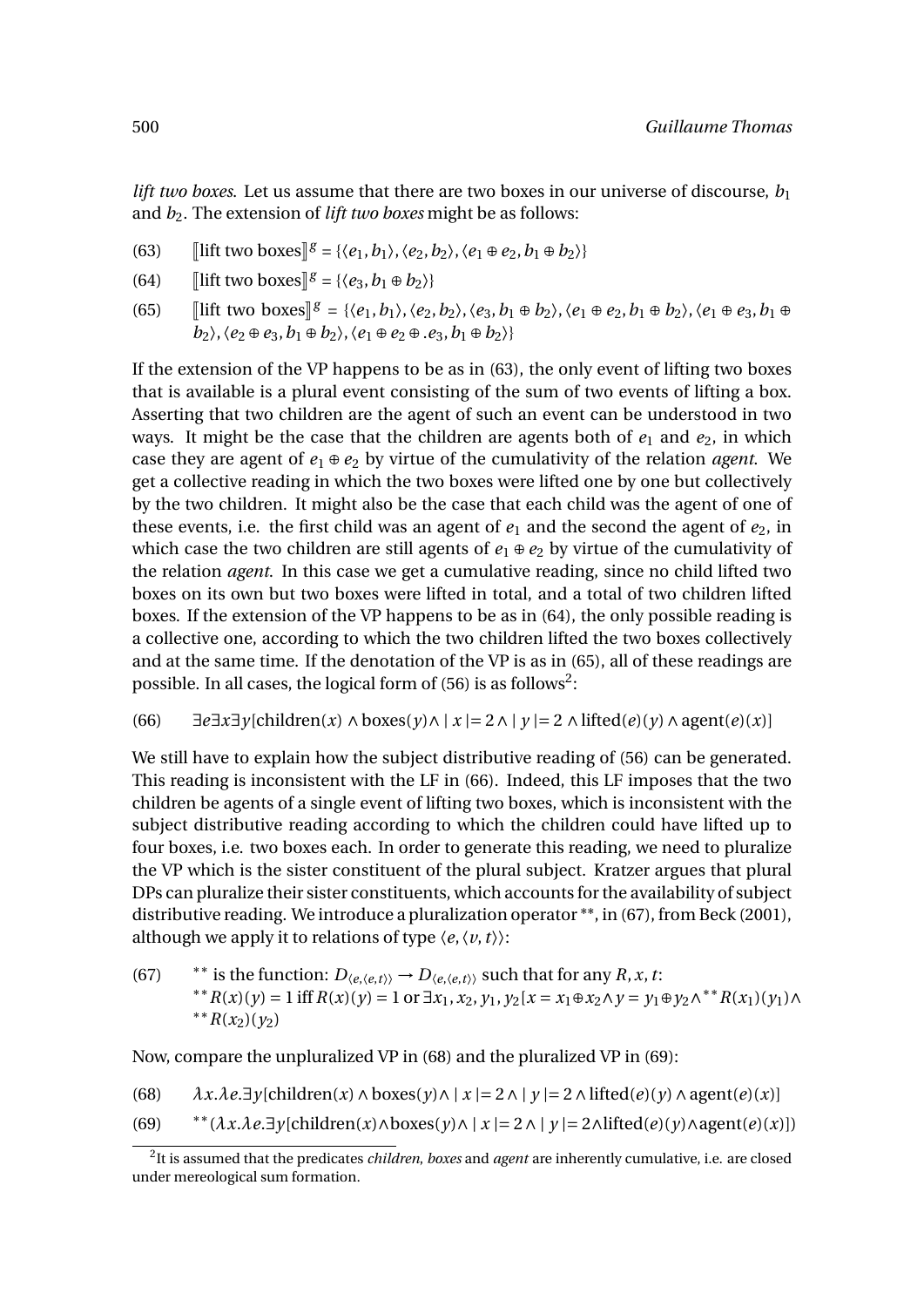(68) is a relation between events and individuals that holds of an individual *i* and an event *e* only if *i* is the agent of *e* and *e* is an event of lifting two boxes. Therefore, the subject distributive reading is impossible to generate. (69) on the other hand can hold of an individual *i* and an event *e* in case *i* is the sum of two individuals *u* and *v*, and *e* is the sum of two events  $e_1$  and  $e_2$ , such that *u* is the agent of  $e_1$ , *v* is the agent of  $e_2$ , and  $e_1$  and  $e_2$  each are events of lifting two boxes. Since no constraints in (69) states that *e*<sup>1</sup> and *e*<sup>2</sup> should be events of lifting the same boxes, we get a reading in which two children have lifted two possibly different boxes each, which is the desired subject distributive reading. This closes our summary of Kratzer's treatment of plural ambiguities with event semantics.

### **5.2 Adjectives, degrees and states**

Kratzer (2004) proposes to extend her analysis of plural ambiguities using events to the ambiguity of stative sentences such as (70). This part of Kratzer's analysis is going to be of primary importance to our analysis of *moreinc* . Consider then (70) uttered in a context where I am pointing to a pile of 100 plates

(70) These 100 plates are light.

In its distributive reading, (70) is an assertion that each of the 100 plates are light. In its collective reading, it is an assertion that the pile of plate is light. Once again, Kratzer argues that this ambiguity is not rooted in the availability of two logical forms for (70), but that each reading correspond to a different extension of the predicate *light*. Kratzer assumes that gradable adjectives such as *light* are relations between states and individuals who find themselves in these states; *light* for instance is a relation between an individual and its state of lightness. Kratzer furthermore seems to assume that (what I will call) dimension states, e.g. states of lightness, are values on a scale and therefore can play the role of degrees in our ontology. That is, Kratzer presumably assumes that the denotation of *light* is:

 $\llbracket \text{light} \rrbracket = \lambda s. \lambda x. \text{light}(s)(x)$ 

I will not adopt the latter part of Kratzer's proposal, and I will instead assume that gradable adjectives are relations between states, individuals and degrees, where the degree argument is identified as the result of measuring the state *s* with an appropriate measure function  $\mu$ , c.f. (72). The reason for this minor modification to Kratzer's proposal is that it seems to make the analysis of measure phrases with adjective somehow easier, c.f. (73) and (74):

- 
- (72)  $[\text{light}] = \lambda d.\lambda x.\lambda s.\text{light}(s)(x) \land \mu(s) \le d$ <br>(73)  $[\text{long}] = \lambda d.\lambda x.\lambda s.\text{long}(s)(x) \land \mu(s) \ge d$ (73)  $[\text{long}] = \lambda d.\lambda x.\lambda s.\text{long}(s)(x) \wedge \mu(s) \ge d$ <br>(74)  $[\text{2 meters long}] = \lambda x.\lambda s.\text{long}(s)(x) \wedge \mu(s)$
- $[2 \text{ meters} \text{long}] = \lambda x.\lambda s.\text{long}(s)(x) \land \mu(s) \geq 2 \text{ meters}$

Before we can understand Kratzer's explanation of the ambiguity of (70), we need to introduce additional concepts in the discussion. As we saw earlier, Kratzer accounts for the contrast between collective and cumulative readings of VPs by reducing these readings to different kinds of relations between eventualities and individuals. An event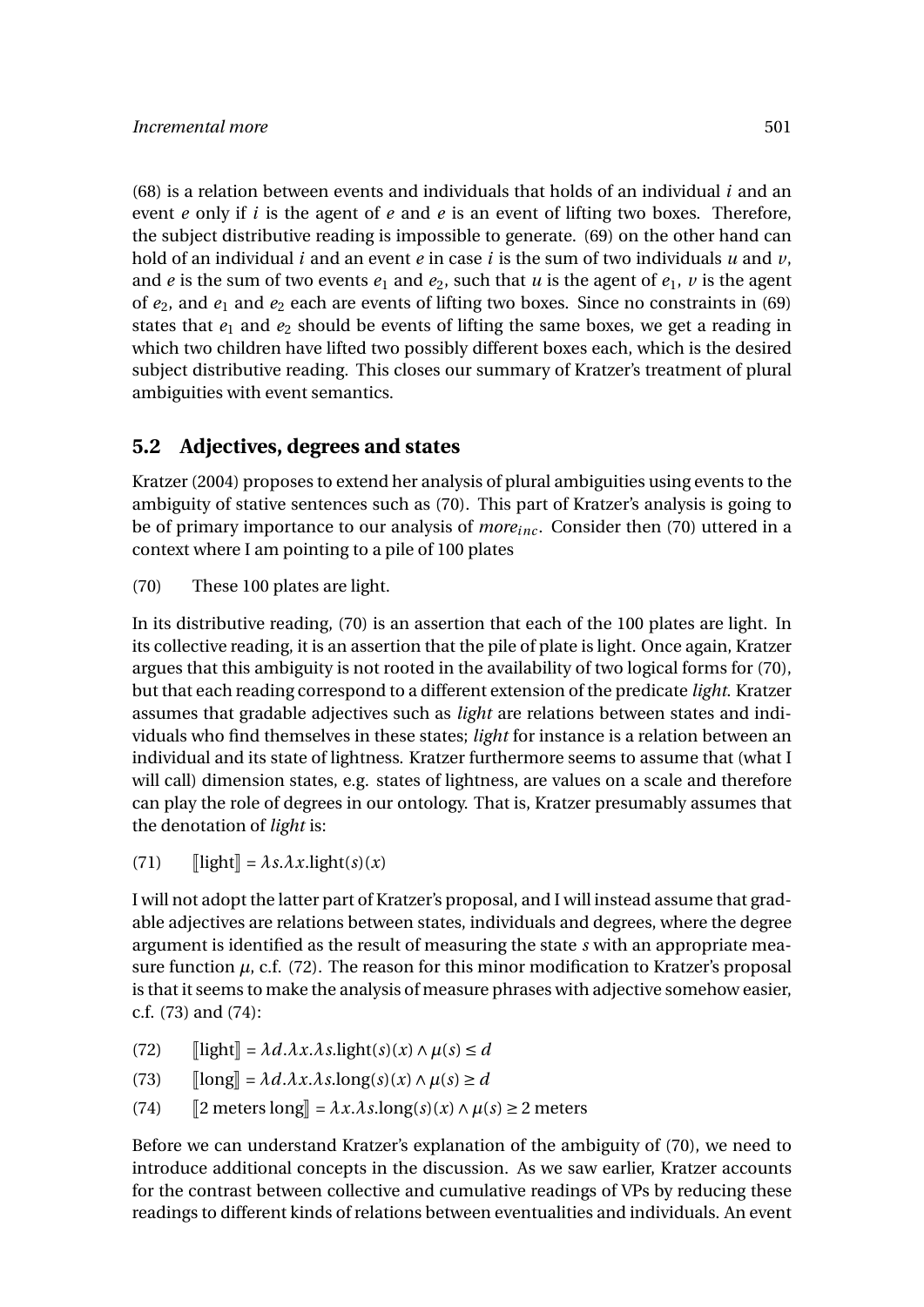of two boys collectively lifting two boxes is an event that has two boys as its agent and two boxes as its internal argument, and that has no subevent that has only one of the boys as an agent. On the other hand, an event of two boys cumulatively lifting two boxes is an event that has two boys as its agent and two boxes as its internal argument, and that has two subevents in which only one of the boys is lifting a single box. What distinguishes one reading from the other is not what kind of individuals are its agent, but how an event relates to a pair of a plural individual (two boys) and a plural object (two boxes). Kratzer suggests to extend this relational theory of collectivity and cumulativity to the analysis of collective nouns, such as *choir*. What distinguishes a choir of boy, as a collective entity, from the plurality of boys that compose it is that in the first case the boys are the possessor of (i.e. find themselves in) a state of being in a choir. The denotation of the noun 'choir' is therefore as in (75), and its extension might be as in (76), where  $s_1$  is a choir of three boys,  $s_2$  is a choir of three girls, and  $s_1 \oplus s_2$  is a plural individual consisting of the two choirs. On the other hand, the non collective noun *boy* might have the denotation in (77) and the extension in (78). Note that  $s_3 \oplus s_4 \oplus s_5$  is not a collective group of boys, but just a scattered plurality, since the plural possessor of  $s_3 \oplus s_4 \oplus s_5^3$  is not also the possessor of each state that is a part of  $s_3 \oplus s_4 \oplus s_5$ . We can then give the following definition of a group or cohesive collection of individuals<sup>4</sup>: a plural individual forms a group with respect to a state *s* if and only if it is the single possessor of *s*. (79) defines single possessor of states <sup>5</sup>.

- (75)  $\left[\text{choir}\right] = \lambda x.\lambda s.\text{choir}(s)(x)$ <br>(76)  $\{\langle s_1, b_1 \oplus b_2, \oplus b_3 \rangle, \langle s_2, g_1 \oplus g_2 \rangle\}$
- $\{\langle s_1, b_1 \oplus b_2, \oplus b_3 \rangle, \langle s_2, g_1 \oplus g_2, \oplus g_3 \rangle, \langle s_1 \oplus s_2, b_1 \oplus b_2, \oplus b_3 \oplus g_1 \oplus g_2, \oplus g_3 \rangle\}$
- (77)  $[\b{boy}] = \lambda x.\lambda s.boy(s)(x)$ <br>(78)  $\{\langle s_3, b_1 \rangle, \langle s_4, b_2 \rangle, \langle s_5, b_3 \rangle\}$
- $\{\langle s_3, b_1 \rangle, \langle s_4, b_2 \rangle, \langle s_5, b_3 \rangle, \langle s_3 \oplus s_4, b_1 \oplus b_2 \rangle, \langle s_3 \oplus s_5, b_1 \oplus b_3 \rangle, \langle s_5 \oplus s_6, b_2 \oplus b_3 \rangle, \langle s_3 \oplus s_6 \oplus s_2 \oplus b_3 \rangle, \langle s_4 \oplus s_4 \oplus s_5 \oplus s_6 \oplus s_6 \oplus s_7 \oplus s_8 \oplus s_9 \oplus s_9 \}$  $s_4 \oplus s_5$ ,  $b_1 \oplus b_2 \oplus b_3$
- (79) *Single possessor constraint* If *s* is a state, and *x* is the possessor of *s*, then *x* is the possessor of any substate of *s*.

How does this apply to the stative predication in (70)? Kratzer's logical form for (70) is given in  $(80)^6$ . Taking our modifications into account,  $(80)$  translates as  $(81)$ , which asserts that the 100 plates are in the state of lightness *s* and that this state has a weight less than a contextual standard **pos**:

- (80) light(the 100 plates)(s)
- (81) light(the 100 plates)(s) ∧ *µ*(*s*) ≤ **pos**

Kratzer's analysis applies in both cases. The variable *s* is left free in (80) and (81). It might then take different values depending of what assignment function is used. In

<sup>&</sup>lt;sup>3</sup>I.e. *b*<sub>1</sub> ⊕ *b*<sub>2</sub> ⊕ *b*<sub>3</sub>

<sup>&</sup>lt;sup>4</sup>Neither this definition nor the examples in (75) to (78) are quoted from Kratzer (2004), although they follow Kratzer's presentation of these notions in this book.

<sup>&</sup>lt;sup>5</sup>Extrapolating on Kratzer's explicit definition of single agent, Kratzer (c.f. 2004, chapter 4)

<sup>6</sup>Kratzer actually use a symbol to indicate that the predicate *light* is pluralized, although this symbol is redundant in her theory and shown purely for extra explicitness.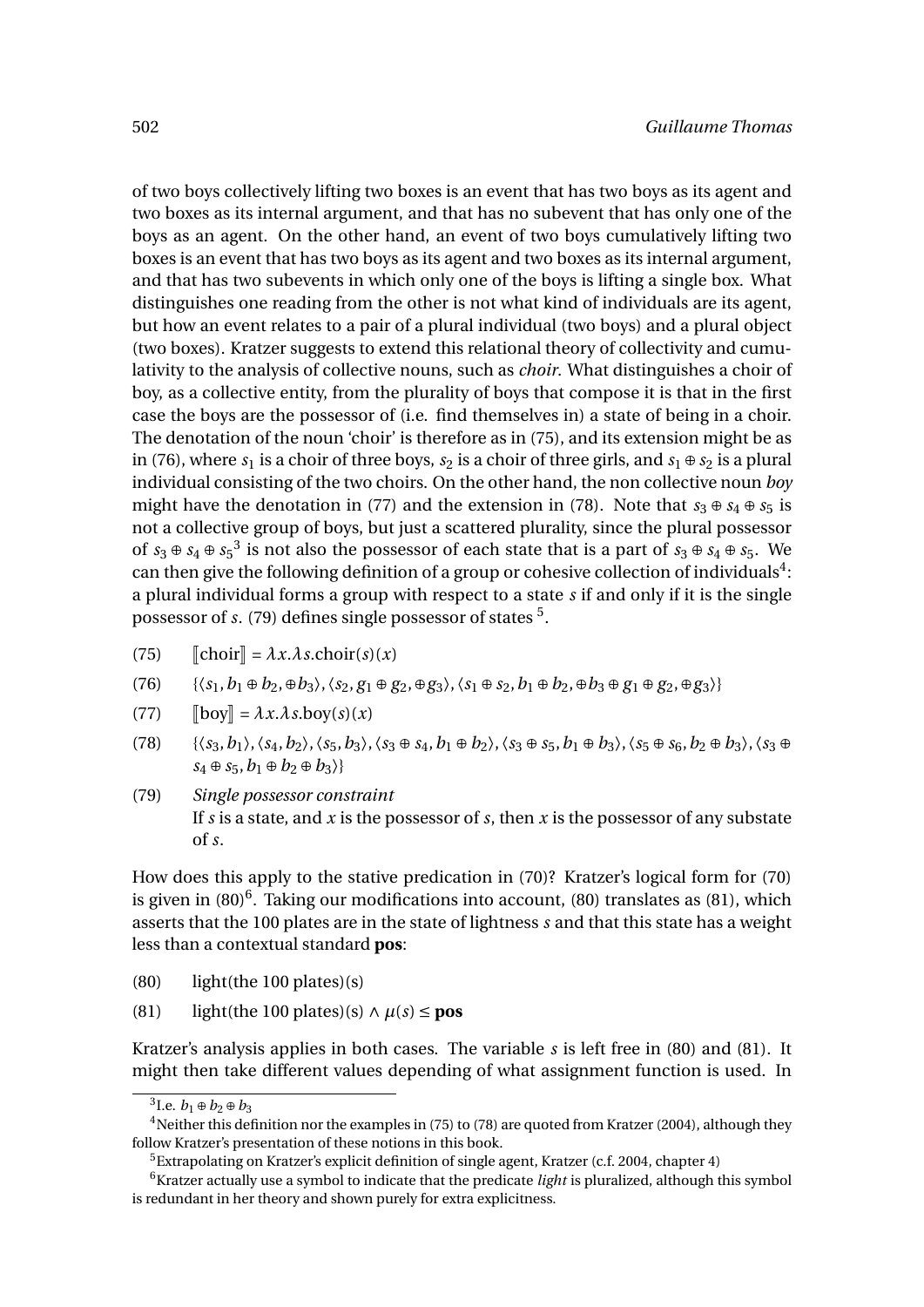one possible assignment, the 100 plates are the single possessors of *s*, according to the definition in (79). This assignment produces the collective reading of (70). An extension of *light* that makes this reading true is given in (82). Under another assignment, the 100 plates are the possessor of the state of lightness  $s_1 \oplus ... s_{100}$ , but this state is the sum of 100 substates of lightness that each have one of the different plates as their possessor. This accounts for the distributive reading of (70). An extension of light that makes this reading true is given in (83).

$$
(82) \qquad \{\langle s, p_1 \oplus \ldots \oplus p_{100}\rangle\}
$$

(83)  $\{\langle s_1, p_1 \rangle, \ldots, \langle s_{100}, p_{100} \rangle, \ldots, \langle s_1 \oplus \ldots s_{100}, p_1 \oplus p_{100} \rangle\}$ 

Note that in our revision of the denotation of the adjective *light*, the extension in (83) entails that the measure function introduced by the adjective is applied to the sum of 100 different states. What is measured then? Not the sum of the weight of each plate, since this would then generate a collective reading. We assume that the output of the measure function is the measure of the heaviest weight among the 100 states:

(84) light(the 100 plates)(*s*<sup>1</sup> ⊕...⊕ *s*100)∧*µ*(*s*<sup>1</sup> ⊕...⊕ *s*100) ≤ **pos**

(85) 
$$
\mu(s_1 \oplus ... \oplus s_{100}) = \max(\{\mu(s_1), ..., \mu(s_{100})\})
$$

Note that the measure function must output the maximal weight because light, being a negative adjective, is upward entailing: if an object x weighs less than a weight  $w_1$ , and another weight  $w_2$  is greater than  $w_1$ , then x weighs less than  $w_2$ . With a downward entailing positive gradable adjective such as *long*, the measure function introduced by the adjective would have to select the smallest value among the measures of each state. Take as an examples the sentence (86), whose distributive reading can be represented by the formula in (87):

- (86) These 2 ropes are 2 meters long.
- (87)  $\log(\text{the 2 ropes})(s_1 \oplus s_2) \wedge \mu(s_1 \oplus s_2) \geq 2 \text{ meters}$
- (88)  $\mu(s_1 \oplus s_2) = \min(\{\mu(s_1), \mu(s_2)\})$  meters

We have made two claims about measurement and gradable adjectives. The first one is that gradable adjectives introduce a measure function that takes the state argument of the adjective as input and outputs a degree, which is the measure of the state. The second one is that measure functions applied to plural states output the smallest or greatest value (depending on the monotonicity of the adjective) among the set of measures of each of its substate with a unique possessor. These claims will used in our account of the incompatibility of *moreinc* with stative predicates.

# **6 On the incompatibility of** *moreinc* **with stative predicates**

*Moreinc* is not attested in predicative position with some stative predicates, as can be seen in (89) and (90). Although (89) and (90) are grammatical, their only attested interpretation is comparative. They have no attested incremental interpretation. These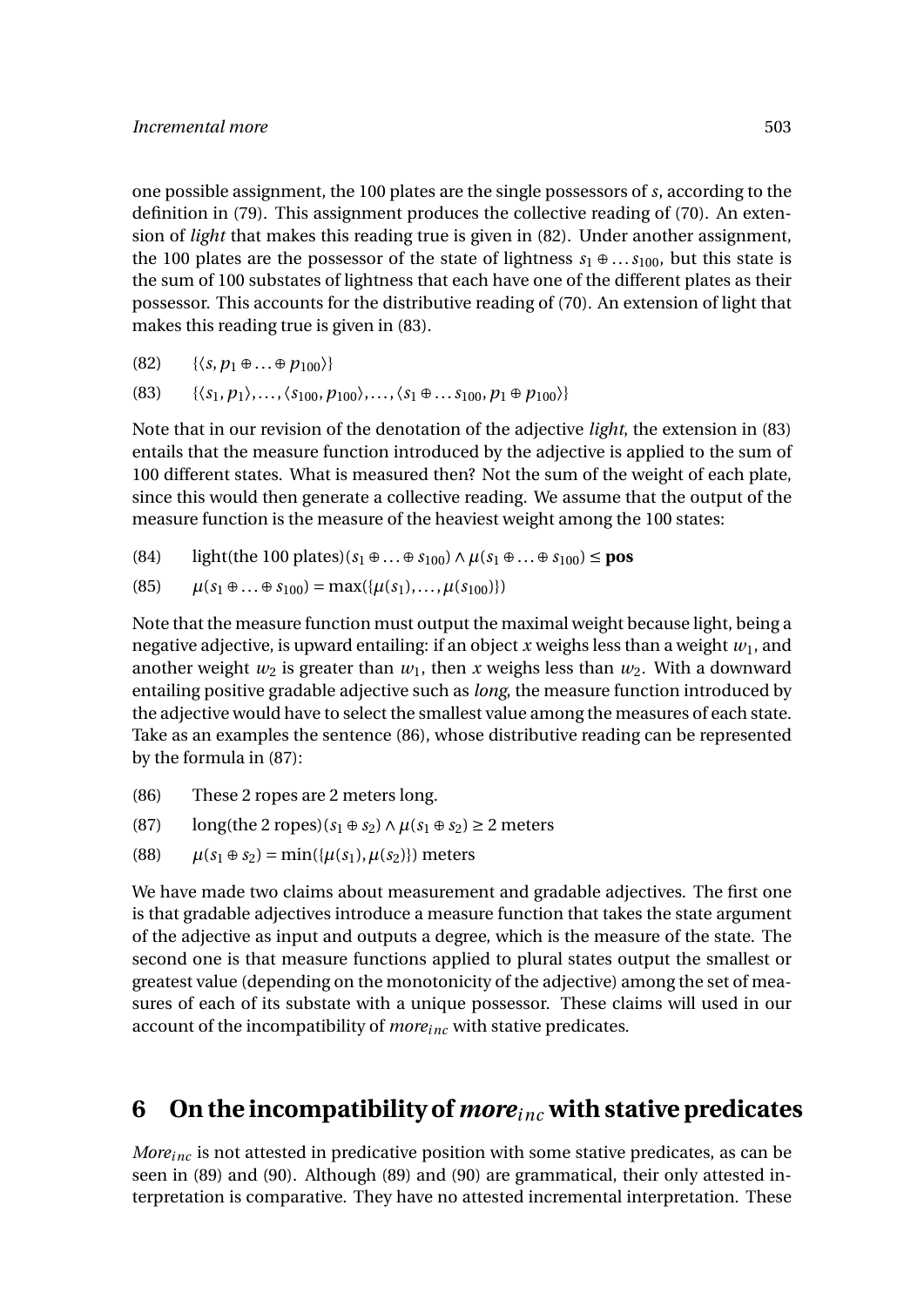examples contrast with similar sentences in which an incremental reading is attested, as in (91):

- (89) This rope is two meters longer.
- (90) This rope measures two more meters.
- (91) There are two more meters of rope in the garage.

What is it that explains the incompatibility of *moreinc* with the relations between degrees and eventuality in (89) and (90)? In order to answer this question, it will help us to compare the relations between degrees and eventualities that are formed by QRing *moreinc* in (89) and (90), with the one that is formed by QRing *moreinc* in (91). The logical forms of sentences (89) to (91) are represented in (92) to (94), respectively. We adopt the syntactic analysis of pseudo-partitive constructions of Schwarzschild (2006), according to which measure phrases occupy the specifier position of a functional projection headed by the preposition *of*.

- (92)  $\left[ \begin{array}{cc} \left[ \begin{array}{cc} \left[ \begin{array}{cc} \text{[two meters]} \end{array} \right] \text{ more} \end{array} \right] e_p \end{array} \right] \left[ \begin{array}{cc} 1 \\ \end{array} \right] \left[ \begin{array}{cc} \text{This rope} \end{array} \right] \left[ \begin{array}{cc} \text{is} \begin{array}{cc} \text{long t}_1 \end{array} \right] \right] \left[ \begin{array}{cc} \text{]} \end{array} \right]$
- (93)  $\left[ \begin{array}{cc} \left[ \begin{array}{cc} \left[ \begin{array}{cc} \text{[two meters]} \end{array} \right] \text{more} \end{array} \right] e_p \end{array} \right] \left[ \begin{array}{cc} 1 \\ \end{array} \right] \left[ \begin{array}{cc} \text{This rope} \end{array} \right] \left[ \begin{array}{cc} \text{measures } t_1 \end{array} \right] \left[ \begin{array}{cc} \text{[two meters]} \end{array} \right] \left[ \begin{array}{cc} \text{[one terms]} \end{array} \right] \left[ \begin{array}{cc} 0 \\ \text{[one terms]} \end{array}$
- (94)  $\left[\begin{array}{cc} [DegP] \ [ \text{two meters}] \ \text{more} \end{array}\right]$  [1  $\left[\begin{array}{cc} \text{There} \ [ \text{are} \ [ \nu P \ [ \text{Mon} P \ t_1 \ [ \text{Mon} \ ' \ [ \text{Mon} \ 0 \ \text{of} \ ] \ \text{rope} \end{array}\right]$ ] ] [*<sup>v</sup>* <sup>0</sup> [*<sup>v</sup>* ; ] [in the garden] ] ] ] ] ] ]

It can be observed that in (92) and (93), the trace of the DegP is sister of the gradable stative predicate *long* or *measure*, while in (94) the trace of the DegP is in the specifier of the MonP (c.f. Schwarzschild, 2006) which is itself in the extended projection of the NP *rope*. Corresponding to this syntactic difference between (92) and (93) on the one hand and (94) on the other, is a semantic difference. The denotation of the complement of DegP in (92) and (93) is represented in (95). The denotation of the complement of (94) is represented in (96):

(95) 
$$
\lambda d.\lambda s
$$
.length(s)(thereope)  $\wedge \mu(s) \ge d$  meters c.f. (89) and (90)

(96) 
$$
\lambda d.\lambda s. \exists x [rope(x) \land \mu(x) \geq 2 \text{ meters } \land \text{ in the garage}(s)(x)]
$$
 c.f. (91)

(95) is a relation between states of length and the length of these very same states measured in meters. On the other hand, (96) is a relation between states of rope being in the garage, and the measure of this rope in meters. Hence (95) relates states of *dimension* to their measure, while (96) relates states of location to some measure of the individuals that are the possessors of these states.The crucial difference between these sentences is therefore what is being measured in the relational argument of *moreinc* : states of length (of dimension) or physical objects. We argue that because the relational argument of *moreinc* relates states to their measure, the incremental clause of sentences such as (89) and (90) is necessarily false, which explains the unacceptability of these sentences.

Consider indeed the truth conditions of sentences (89) and (90):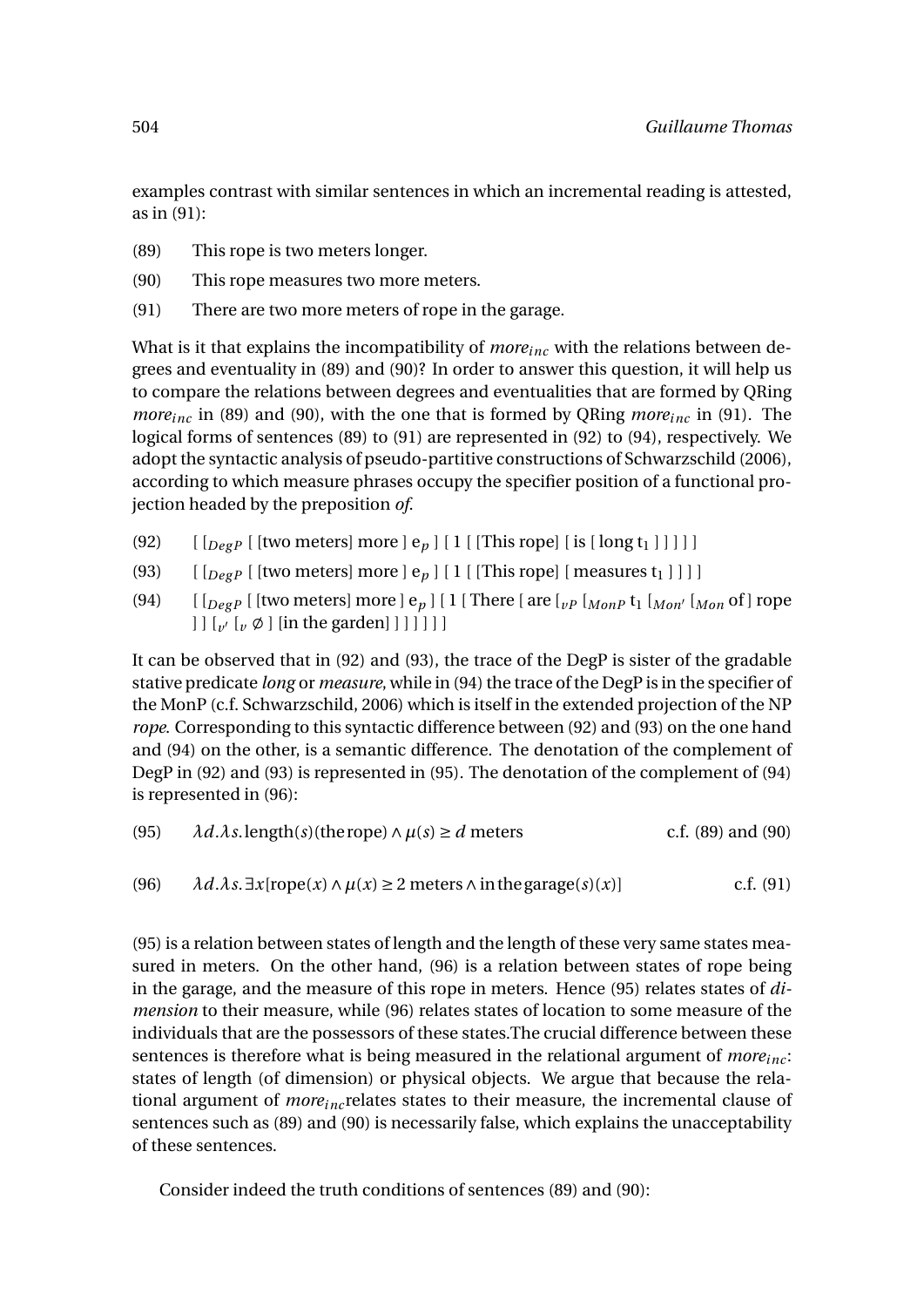$\exists d' \exists D' \in alt(D)[D'(d')(s_p)] \land \exists s[length(s)(rope_1) \land \mu(s) \geq 2 \text{ meters} \land \exists D'' \in alt(D)$  $\overline{[D''(\delta+2)(s_p\oplus s)]}$ where  $D = \lambda d.\lambda s$ . length(*s*)(rope<sub>1</sub>)  $\wedge \mu(s) \ge d$  meters and  $\delta = \iota d' \exists D' \in alt(D)[D'(d')(s_p)]$ 

Presumably, the presupposition of (97) is that  $s_p$  is a state of some other rope (call it *r ope*2)being *δ* meters long, and therefore the incremental clause in (98) is a proposition that the sum state  $s \oplus s_p$  is a state of the two ropes being  $\delta + 2$  meters long. As it turns out, this proposition is necessarily false:

(98) length( $s \oplus s_p$ )(rope<sub>1</sub>  $\oplus$  rope<sub>2</sub>)  $\land$   $\mu$ ( $s \oplus s_p$ )  $\geq \delta$  + 2 meters

Indeed, measure functions applied to non collective states (i.e. states that do not satisfy the single possessor constraint) always distribute over their collective members (those substates that satisfy the single possessor constraints). Hence,  $\mu(s \oplus s_p)$  in (98) always equals the smallest member of  $\{\mu(s), \mu(s_n)\}$  i.e. the smallest member of  $\{\delta, 2\}$ . Their incremental clause being necessarily false, (89) and (90) themselves are contradictory and thus judged unacceptable<sup>7</sup>.

(91) on the other hand is not predicted to be contradictory. The truth conditions of (91) are:

(99) ∃*d*  $\forall \exists D' \in alt(D)[D'(d')(s_p)] \land \exists s \exists x [rope(x) \land in the garage(s)(x) \land \mu(x) \geq 2$  meters∧  $\exists D'' \in alt(D)[D''(\delta+2)(s_p \oplus s)]$ where  $D = \lambda d.\lambda s$ .  $\exists x$ [rope(*x*)  $\land \mu(x) \geq 2$  meters  $\land$  in the garage(*s*)(*x*)] and  $\delta =$  $d'$ ∃*D*<sup> $\prime$ </sup> ∈ *alt*(*D*)[*D*<sup> $\prime$ </sup>(*d*<sup> $\prime$ </sup>)(*s*<sub>*p*</sub>)]

Let us assume that *s<sup>p</sup>* is a salient state of some rope being in the garden. Then the presupposition of (91) is the proposition that there is some rope  $x$  such that  $s_p$  is a state of *x* being in the garden, and *x* is  $\delta$  meters long. The incremental clause of (91) is the proposition that there is some rope *z* such that  $s \oplus s_n$  is a state of *z* being in the garage and in the garden, and  $z$  is  $2+\delta$  meters long. This is true if we take  $z$  to be the concatenation of the rope in the garage and the rope in the garden.

Summing up, *moreinc* is unacceptable when it is generated in the position of the degree argument of a stative predicate. In these cases, the VP argument of *moreinc* ends up denoting a relation between states of dimension and their measure, and the distributivity of the measure function built in the relational argument of *moreinc* is inconsistent with its additive semantics. This analysis, if it is right, brings support to the theory of plural ambiguities developed by Kratzer, on which it is built. We rely in particular on Kratzer's distinction between collective states and (non collective) plural states, a distinction that stems from the single possessor constraint.

Let us compare this analysis with Greenberg's. Greenberg (2010) considers two potential yet unattested incremental readings of the sentence (100)

<sup>7</sup>Their negation, being tautological, is no better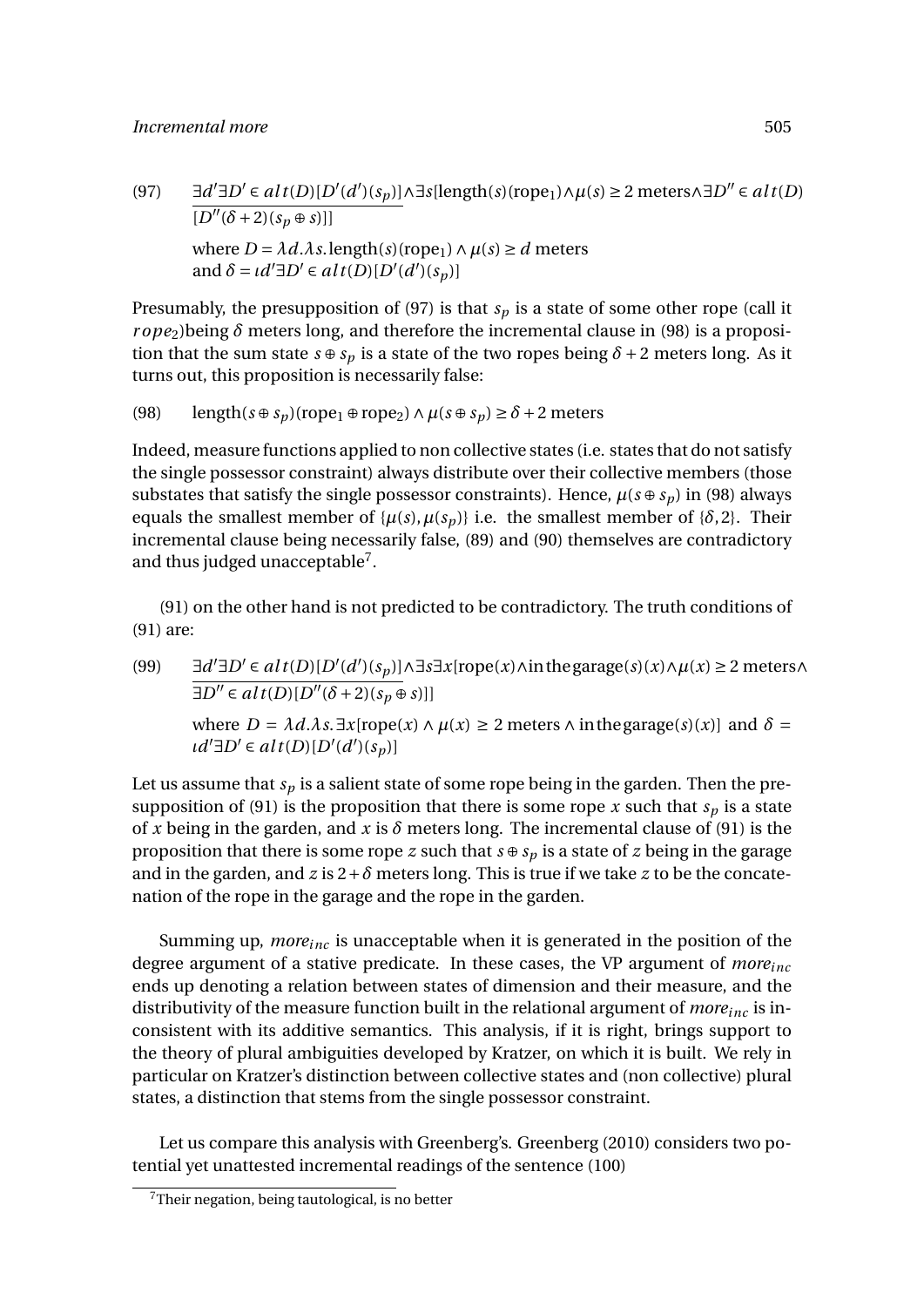#### $(100)$  # John was ill some more.

In the first reading, we want *moreadd* to relate states of illness to degrees of illness. (100) would then assert that there is a state  $s<sub>1</sub>$  of John being  $d<sub>1</sub>$  ill, and presuppose that there are two states  $s_2$  and  $s_3$  such that  $s_2$  is a state of John being  $d_2$  ill, and  $s_3$  is the sum of  $s_1$  and  $s_2$ , a state of John being  $d_1 + d_2$  ill. Greenberg argues that this interpretation of (100) is met with presupposition failure, because the incremental clause can never be true: *sadness* is assumed to be a non additive measure function, hence if  $s_3$  is the sum of  $s_1$  and  $s_2$ , it cannot be the case that  $s_3$  is a state that somehow cumulates the sadness of John in  $s_1$  and  $s_2$ . Intuitively, from the facts that I was a little ill yesterday and equaly ill today, it does not follow that I was more ill in the time span covering these two days than I was on each day. In the second reading, (100) is intended to be synonymous with 'John was ill for some more time'. Greenberg asks why a temporal additive reading of *moreadd* can be obtained in stative sentences when *moreadd* occurs inside an overt durational measure phrase, while it is not available in (100) when *moreadd* seems to modify the adjective directly. Greenberg recognizes that sentences such as (100) are judged more acceptable by speakers when interpreted with a temporal use of *moreadd* in mind. Greenberg argues that states are homogeneous down to instant and temporally unbounded by default, and that these properties are responsible for the relative unavailability of temporal readings of *moreadd* in (100). The homogeneity of states is observed in inferences such as (101). As for the second property, what is meant by claiming that stative predicates are temporally unbounded by default is that the eventuality time of stative predication is usually taken to overlap of include their reference time.

(101) John was ill throughout the interval  $I_1$ .  $I_2 \subseteq I_1$ . Hence John was ill throughout the interval  $I_2$ .

Greenberg claims that this default temporal unboundedness of stative predicates makes it impossible to satisfy the additive presupposition of *moreadd* (i.e. makes it impossible for the incremental clause to be true). Since Greenberg's argument with respect to (101) fits in a few lines, we can quote it in its entirety:

(102) Roughly, this sentence asserts that there is some ill state of John, whose length is some time *d*1, which overlaps yesterday afternoon (the reference time of the sentence), and presupposes that there is another state whose length is some time  $d_2$ , such that the length of the run time of the state  $e_3$  – the sum of  $e_1$ and  $e_2$  - is the time  $d_1 + d_2$ . Crucially, since the asserted and presupposed states  $e_1$  and  $e_2$  temporally overlap their reference times, they can also temporally overlap each other, or be temporally adjacent. In such a case, due to the homogeneity of states, we end up with one continuous ill state of John, and not with a state which has two distinguishable substates. Consequently, the run time of  $e_1$  is now also the run time of  $e_2$ , and vice versa, so summing the run times of these two states is vacuous. This, in turn, leads to the failure of the additive component in the presupposition, requiring that the length of  $\pi(e_1 + e_2)$  is the sum of the length of  $\pi(e_1)$  and the length of  $\pi(e_2)$ .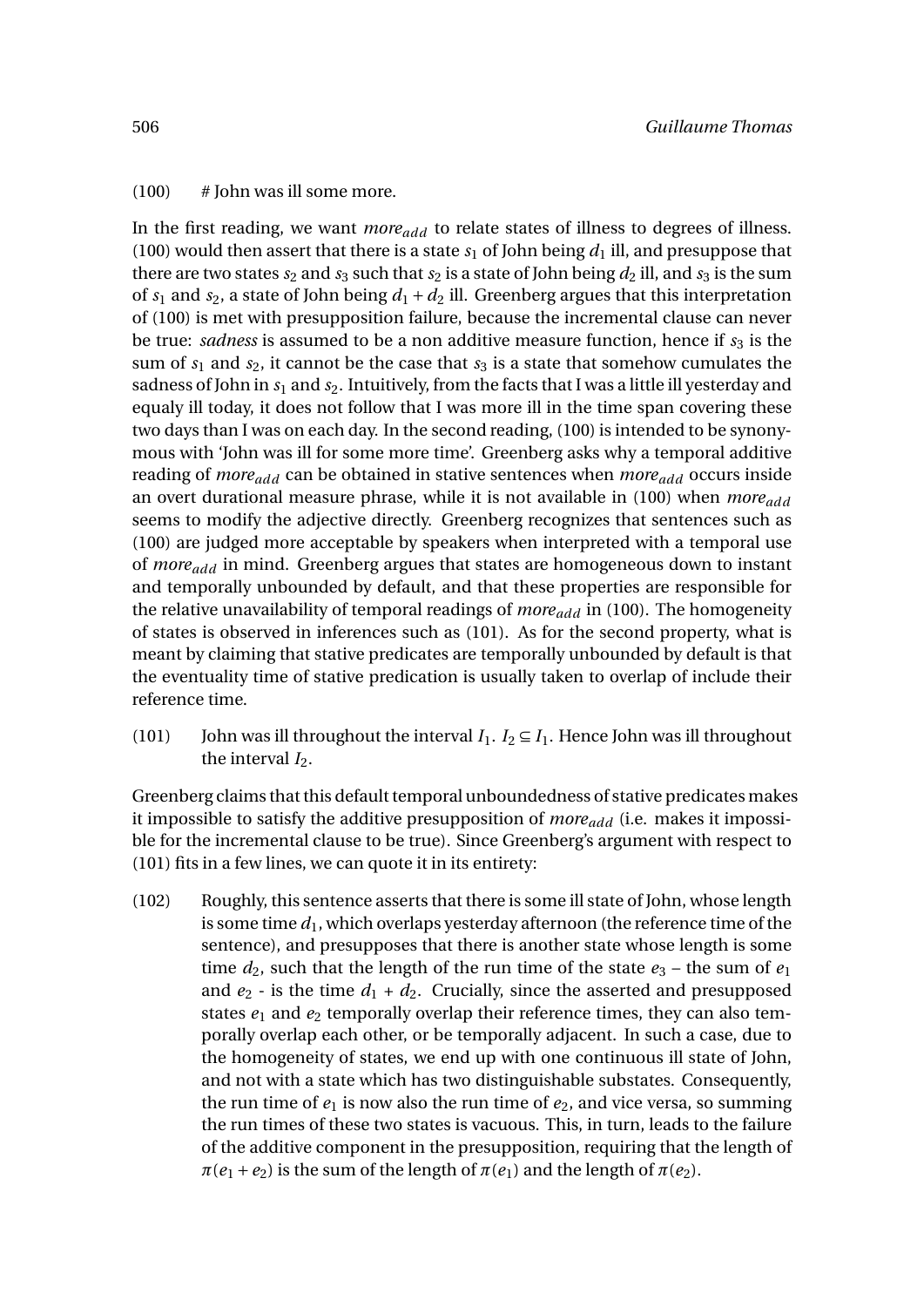We have no alternative explanation for the infelicity of (101) in a temporal reading, and have no objection to this analysis for now. It seems that this analysis is also compatible with the semantics that we devised for *moreinc* .

Note that Greenberg does not offer an explanation for the unavailability of non temporal uses of *moreadd* /*moreinc* with states expressing additive measure functions, such as *long*. It is a basic fact of measurement theory that if two rods *x* and *y* are non overlapping (they are distinct rods), the length of their concatenation equals the sum of their length, showing that *length* is an additive measure function. Therefore Greenberg's explanation of the infelicity of non temporal reading of *moreadd* /*moreinc* with non additive adjectives as in (101) does not extend to stative predications with adjectives such as *long*.

# **7 On the incompatibility of** *moreinc* **with distributive durational measure phrases**

*Moreinc* is unattested inside *in α time* measure phrases with achievements and accomplishments:

- (103) #Bob found his keys in 5 more minutes.
- (104) #Bob made the dessert in 20 more minutes.

Similar sentences with *take α time to* instead of *in α time* as an adverbial modifier have an incremental reading. This contrast suggest that what blocks the incremental reading in (103) and (104) is the adverbial *in*  $\alpha$  *time* itself:

(105) It took Bob five more minutes to find his keys.

In this section we argue that the unavailability of *moreinc* in sentences such as (103) and (104) is due to the distributivity of *in*  $\alpha$  *time* measure phrases. More precisely, we argue that the distributivity of this measure phrase makes the incremental clause of (103) and(104) trivially true, which in turns renders these sentences infelicitous. *Moreinc* is attested in sentences such as (105) because *take α time to* measure phrases lack distributivity.

First, let us establish the contrast in distributivity between these two kinds of measure phrases. Consider the following pair of sentences:

- (106) Mary built three houses in a month. Rothstein (from 2004)
- (107) It took Mary a month to build three houses.

(106) has a collective reading according to which Mary built a total of at least three houses in a period of one month. It also has a distributive reading according to which Mary built at least three houses, each one in a month. (107) however only has a collective reading.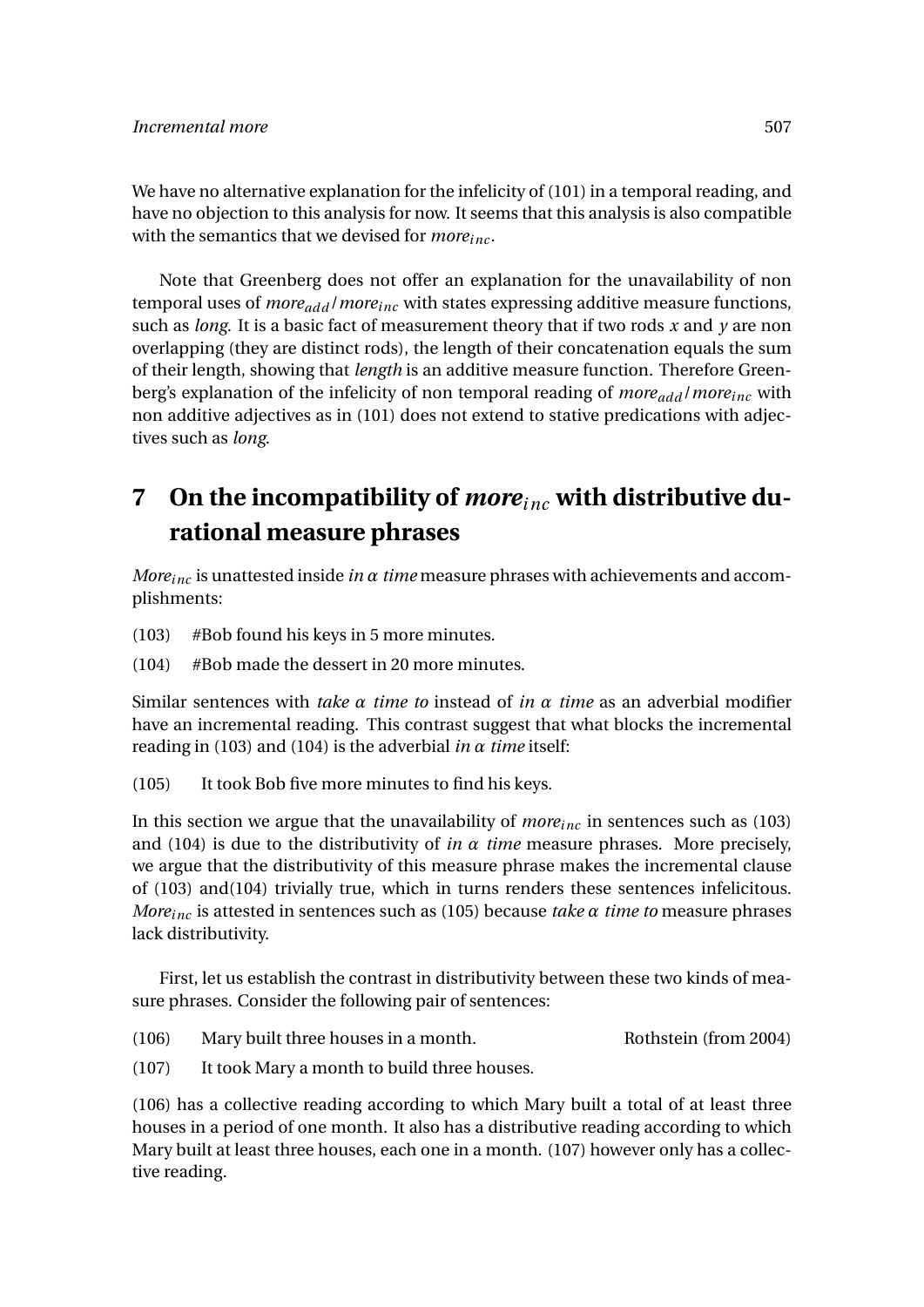How does this contrast relate to the availability of *moreinc* ? The truth conditions of (103) and (104) in a hypothetical incremental reading would be as follows:

| (108) | $\exists d' \exists D' \in alt(D)[D'(d')(e_p)] \wedge \exists e[\text{find}(e)(Bob's keys) \wedge agent(e) = Bob \wedge in 5 minutes(e) \wedge \exists e[\text{find}(e)(Bob's keys) \wedge agent(e)]$<br>$\exists D'' \in alt(D)[D''(\delta+5)(e_p \oplus e)]]$ |
|-------|-----------------------------------------------------------------------------------------------------------------------------------------------------------------------------------------------------------------------------------------------------------------|
|       | where $D = \lambda d \cdot \lambda e$ .find(e)(Bob's keys) $\wedge$ agent(e) = Bob $\wedge$ ind minutes(e)<br>and $\delta = \iota d' \exists D' \in alt(D)[D'(d')(e_p)]$                                                                                        |
| (109) | $\exists d' \exists D' \in alt(D)[D'(d')(e_p)] \land \exists e[\text{make}(e)(\text{desert}) \land \text{agent}(e) = \text{Bob} \land$<br>in 20 minutes(e) $\wedge \exists D'' \in alt(D)[D''(\delta+20)(e_p \oplus e)]]$                                       |
|       | where $D = \lambda d \cdot \lambda e$ .make(e)(dessert) $\wedge$ agent(e) = Bob $\wedge$ in d minutes(e)<br>and $\delta = \iota d' \exists D' \in alt(D)[D'(d')(e_p)]$                                                                                          |
|       |                                                                                                                                                                                                                                                                 |

We can assume that the alternatives to *D* in (108) and (109) all have the following form:

(110)  $\lambda d.\lambda e.P(e) \wedge \text{in d minutes}(e)$  where *P* is a property of events

In particular, since the relation *D*<sup>*n*</sup> in the incremental clause  $\exists D'' \in alt(D)[D''(\delta +$  $d$ )( $e_p \oplus e$ )] has this form, the adverbial *in d time* is applied to the plural event  $e \oplus e_p$ in the incremental clause. We claim that (103) and (104) are judged to be unacceptable as a consequence.

The adverbial *in d time* is analyzed adapting a proposal by Rothstein (2004). (111) is the denotation of *in* in its temporal adverbial use (that we refer to as  $in_{temp}$ ) and (112) is the denotation of *intemp*:

(111)  $[\![\text{in}_{temp}]\!] = \lambda d.\lambda P.\lambda e. P(e) \land \forall e'[(e' \in \text{ATOM}(P) \land e' \le e) \rightarrow \tau(e') \le d]$ 

(112)  $[\![\text{in}_{temp}]\!]([\![\text{one hour}]\!]) = \lambda P \lambda e P(e) \wedge \forall e' [ (e' \in \text{ATOM}(P) \wedge e' \le e) \rightarrow \tau(e') \le \text{one hour} ]$ *one-hour*]

 $(113)$  ATOM $(P) \equiv$ If *P* is atomic then  $ATOM(P) = P$ If *P* is a pluralization of an atomic set then ATOM(*P*) = { $x : x \in P \land |x|_{\langle t,M \rangle}$  = 1} otherwise, ATOM(*P*) is undefined

ATOM is a function from sets of individuals containing atoms to their maximal subset containing only atoms. In (111), *intemp* applies to (pluralized) atomic predicates of events, and selects the subsets whose atoms have a maximal duration time of less than *d*. 8 *In d time* applies to atomic predicates or plural atomic predicates, and selects the subsets whose atoms have a maximal duration time of less than *d time*. The semantics of any alternative to the  $\langle d, \langle v, t \rangle \rangle$  argument of *more*<sub>inc</sub> in (103) and (104) can now be made more precise as:

(114)  $\lambda d.\lambda e.Q(e) \wedge agent(e) = \alpha \wedge \forall e' [(e' \in ATOM(Q) \wedge e' \le e) \rightarrow \tau(e') \le d]$ where *Q* is a property of events and  $\alpha$  is an individual

 $^8$   $\mid$   $\mid_{\langle t,M \rangle}$  is a measure function that depends on two contextual parameters: a time  $t$  and a measure statement *M*.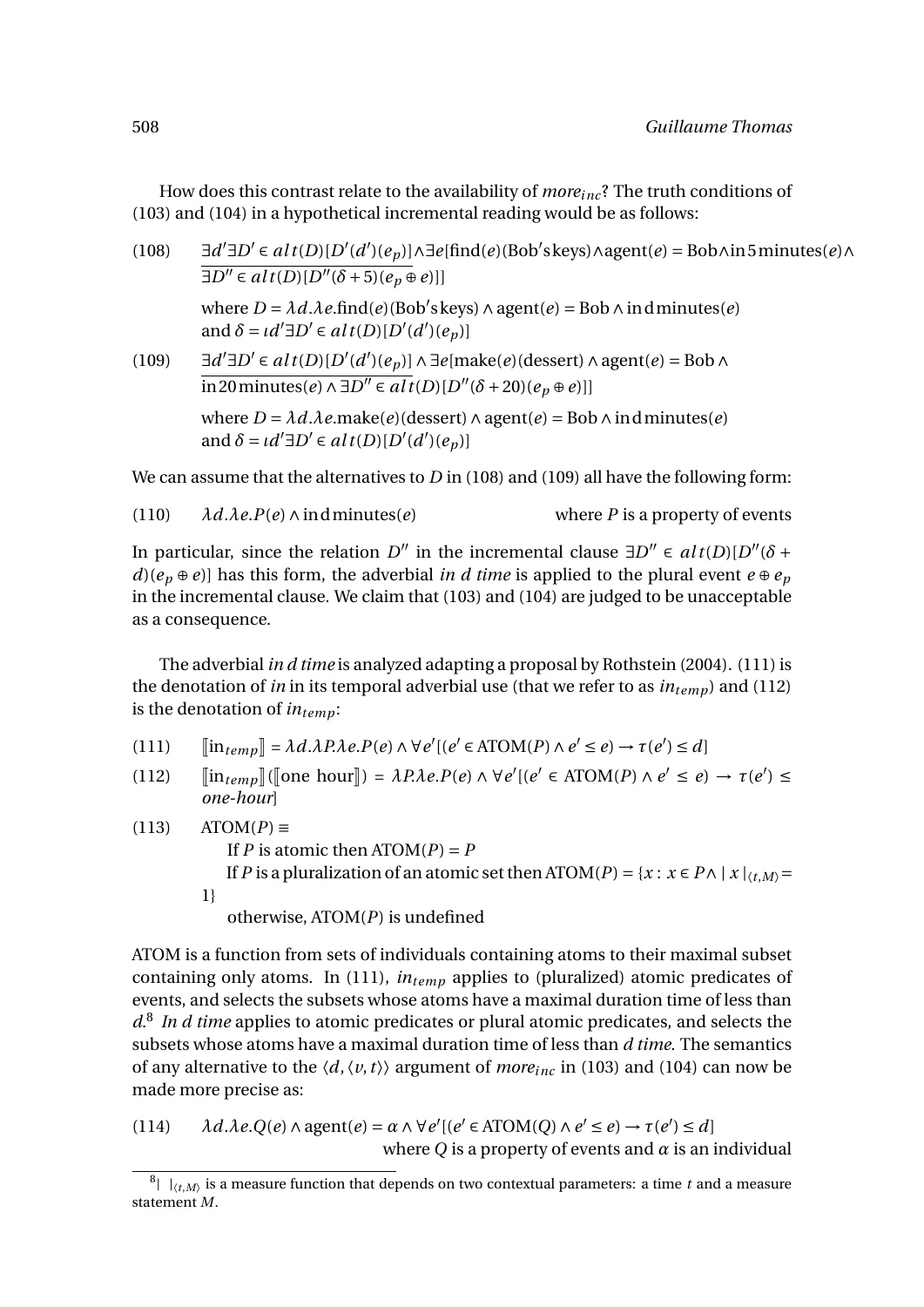Let us consider again the truth conditions of (103):

 $(115)$  $\forall \exists D' \in alt(D)[D'(d')(e_p)] \land \exists e[\text{find}(e)(Bob'skeys) \land agent(e) = Bob \land$  $\overline{\text{in}_{temp}(P)}$ (five minutes)(*e*) ∧ ∃*D*<sup>*n*</sup> ∈ *alt*(*D*)[*D<sup>'<i>r*</sup>( $\delta$  + 5)(*e<sub>p</sub>* ⊕ *e*)]]  $\text{where } D = \lambda d.\lambda e.\text{find}(e) \text{(Bob's keys)} \land \text{agent}(e) = \text{Bob} \land \text{in}_{temp}(P) \text{(five minutes)}(e)$ and  $P = \lambda e$ .find(*e*)(Bob's keys) and  $\delta = \iota d' \exists D' \in alt(D)[D'(d')(e_p)]$ 

Given the possible forms of the alternatives to *D*, the incremental clause in (115) will be satisfied only if some property of events *Q* can be found that satisfies the following conditions:

(116)  $Q(e \oplus e_p) \land \text{agent}(e) = \alpha \land \forall e' [(e' \in \text{ATOM}(Q) \land e' \leq e \oplus e_p) \rightarrow \tau(e') \leq (\delta + 5) \text{minutes}]$ c.f. (114)

where  $\delta = \iota d' \exists D' \in alt(D)[D'(d')(e_p)]$ and  $Q \in alt(\lambda e.\text{find}(e)(Bob's keys))$ and  $\alpha \in alt(Bob)$ 

In the case of (116), this entails that the incremental clause is true iff all parts of  $e \oplus e_p$ that are atomic parts of *P* are events whose duration is less than  $\delta$  + 5 minutes. However, we know that *τ*(*e<sub>p</sub>*) ≤ *δ minutes* and *τ*(*e*) ≤ 5 *minutes*, and hence that *τ*(*e* ⊕ *e<sub>p</sub>*) ≤ *δ* + 5 *minutes*. Moreover, the duration of an event is necessarily greater than the duration of its parts. Therefore, for all atomic event *e'* in Q that are part of  $e \oplus e_p$ , it is necessarily true that  $\tau(e') \leq (\delta + 5)$  *minutes*. In other words, the incremental clause is trivially satisfied, and contributes no information.

We hypothesize that (103) and (104) are unacceptable because their incremental clause is uninformative. These sentences have the same assertoric content as their minimal pair without *more*:

- (117) Bob found his keys in five minutes.
- (118) Bob made the dessert in twenty minutes.

We might therefore expect that the two pairs of sentences enter in competition, and that the members of each pair that is the most economical wins the competition.

This part of our analysis agrees with Greenberg's intuitions in Greenberg (2010). Greenberg suggests that the incompatibility of *moreinc*with achievements and accomplishments inside *in α time* is due to the non additivity of the measure function, rather than to the aspectual type of the predicate:

(119) This data seems to indicate, then, that what is relevant for the felicity of verbal *more*<sub>add</sub> is not the (a)telicity of the predicate by itself, but rather the interaction of (a)telicity with the (non)additivity of the measure function. Telic predicates are incompatible with verbal *moreadd* if this particle denotes a temporal measure function (which cannot be additive in this case), and are compatible